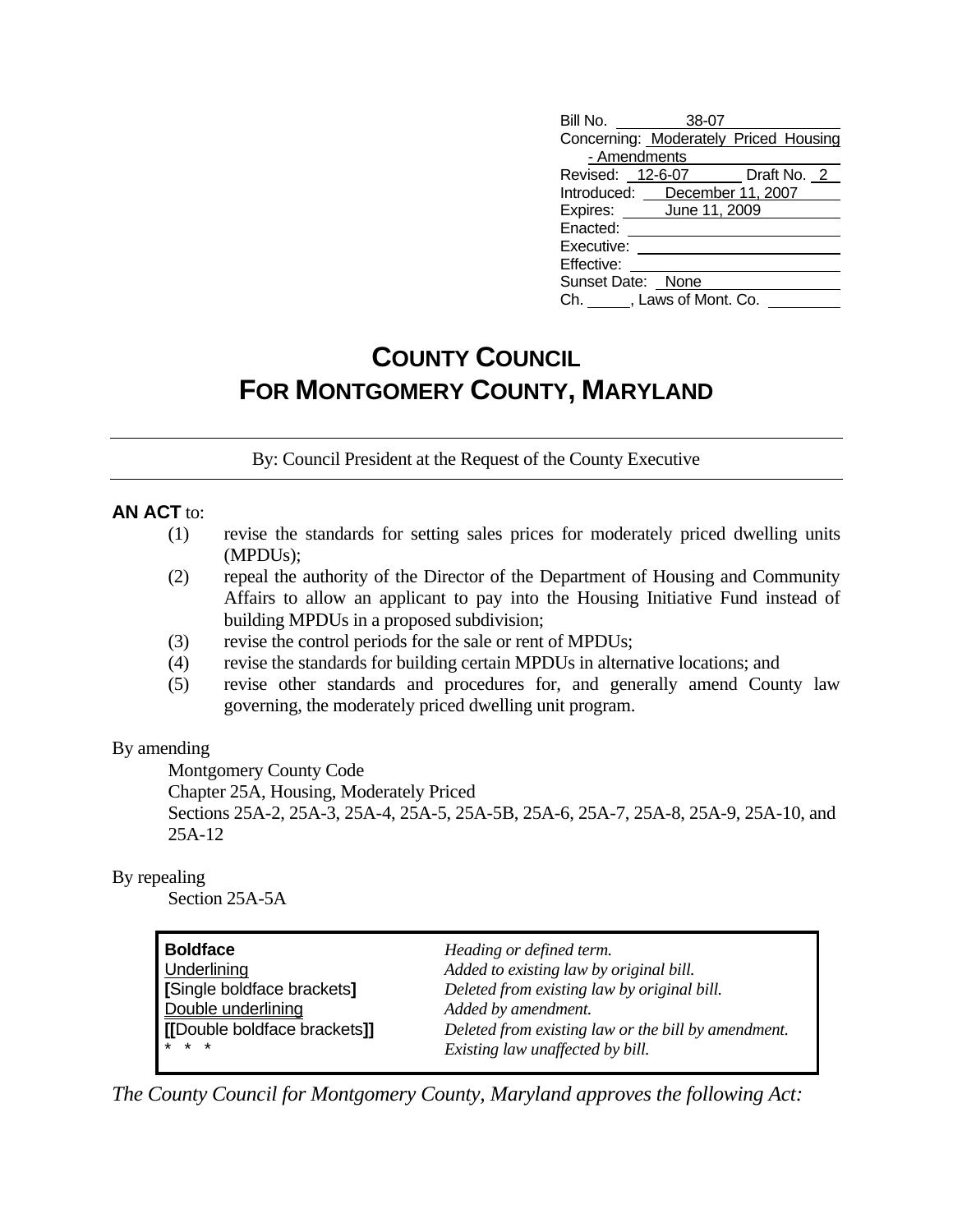| $\mathbf{1}$   |          | Sec. 1. Sections 25A-2, 25A-3, 25A-4, 25A-5, 25A-5B, 25A-6, 25A-7, 25A-                 |
|----------------|----------|-----------------------------------------------------------------------------------------|
| $\overline{2}$ |          | 8, 25A-9, 25A-10, and 25A-12 are amended, and Section 25A-5A is repealed, as            |
| 3              | follows: |                                                                                         |
| $\overline{4}$ | $25A-2.$ | <b>Declaration of Public Policy.</b>                                                    |
| 5              |          | The County Council hereby declares it to be the public policy of the County             |
| 6              | to:      |                                                                                         |
| 7              | (1)      | Implement the [Montgomery] County housing policy and the general                        |
| 8              |          | plan goal of providing for a full range of housing choices,                             |
| 9              |          | conveniently located in a suitable living environment, for all incomes,                 |
| 10             |          | ages and [family] household sizes;                                                      |
| 11             |          | $\ast$<br>$\ast$<br>$\ast$                                                              |
| 12             | (3)      | Assure that moderately priced housing is dispersed within the County                    |
| 13             |          | consistent with the general plan and area master plans, and dispersed                   |
| 14             |          | within each individual subdivision;                                                     |
| 15             | (4)      | Encourage the construction of moderately priced housing by allowing                     |
| 16             |          | optional increases in density in order to reduce land costs and the                     |
| 17             |          | costs of optional features that may be built into [such] moderately                     |
| 18             |          | priced housing; and                                                                     |
| 19             | (5)      | Require that all subdivisions of $[35]$ $\underline{20}$ or more dwelling units include |
| 20             |          | a minimum number of moderately priced units of varying sizes with                       |
| 21             |          | regard to [family] household needs, and encourage subdivisions with                     |
| 22             |          | fewer than [35] $20$ units to do the same[;].                                           |
| 23             | [(6)]    | Ensure that private developers constructing moderately priced                           |
| 24             |          | dwelling-units under this Chapter incur no loss or penalty as a result                  |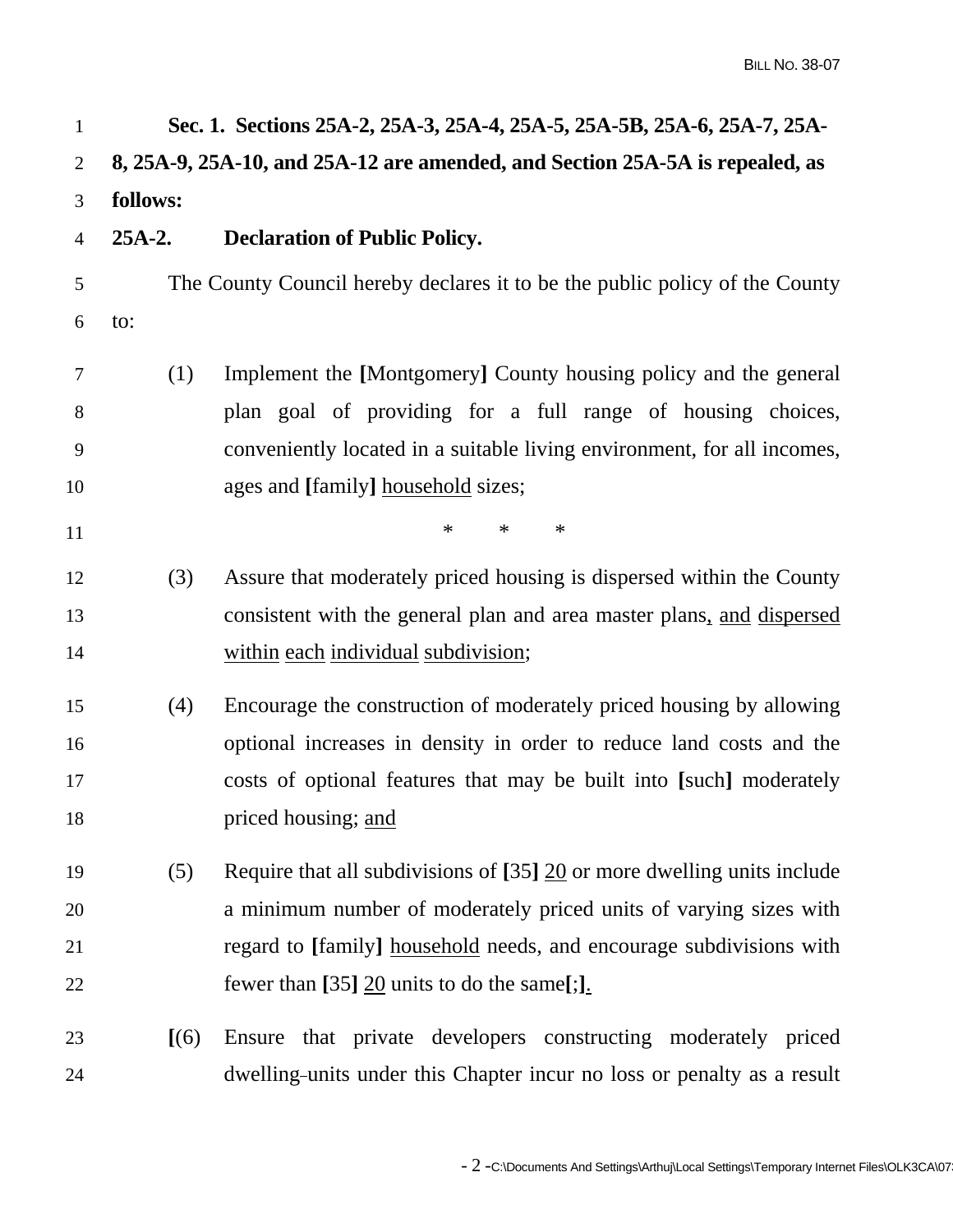25 thereof, and have reasonable prospects of realizing a profit on such 26 units by virtue of the MPDU density bonus provision of Chapter 59 27 and, in certain zones, the optional development standards;

- 28 (7) Allow developers of residential units in qualified projects more 29 flexibility to meet the broad objective of building housing that low-30 and moderate-income households can afford by letting a developer, 31 under specified circumstances, comply with this Chapter by 32 contributing to a County Housing Initiative Fund.**]**
- 33 **25A-3. Definitions.**
- 

 $34$  \* \* \*

- 35 (g) Control period means the time an MPDU is subject to either resale 36 price controls and owner occupancy requirements or maximum rental 37 limits, as provided in Section 25A-9. **[**The control period is 30 years 38 for sale units and 99 years for rental units, and begins on the date of 39 initial sale or rental. If a sale MPDU is sold to an eligible person 40 within 30 years after its initial sale, and if (in the case of a sale MPDU 41 that is not bought and resold by a government agency) the unit was 42 originally offered for sale after March 1, 2002, the unit must be 43 treated as a new sale MPDU and a new control period must begin on 44 the date of the sale.**]**
- 45 (1) For an MPDU originally offered for sale or rent before March 1, 46 2002:
- 47 (A) the control period for each sale MPDU is 10 years after 48 the date of the original purchase; and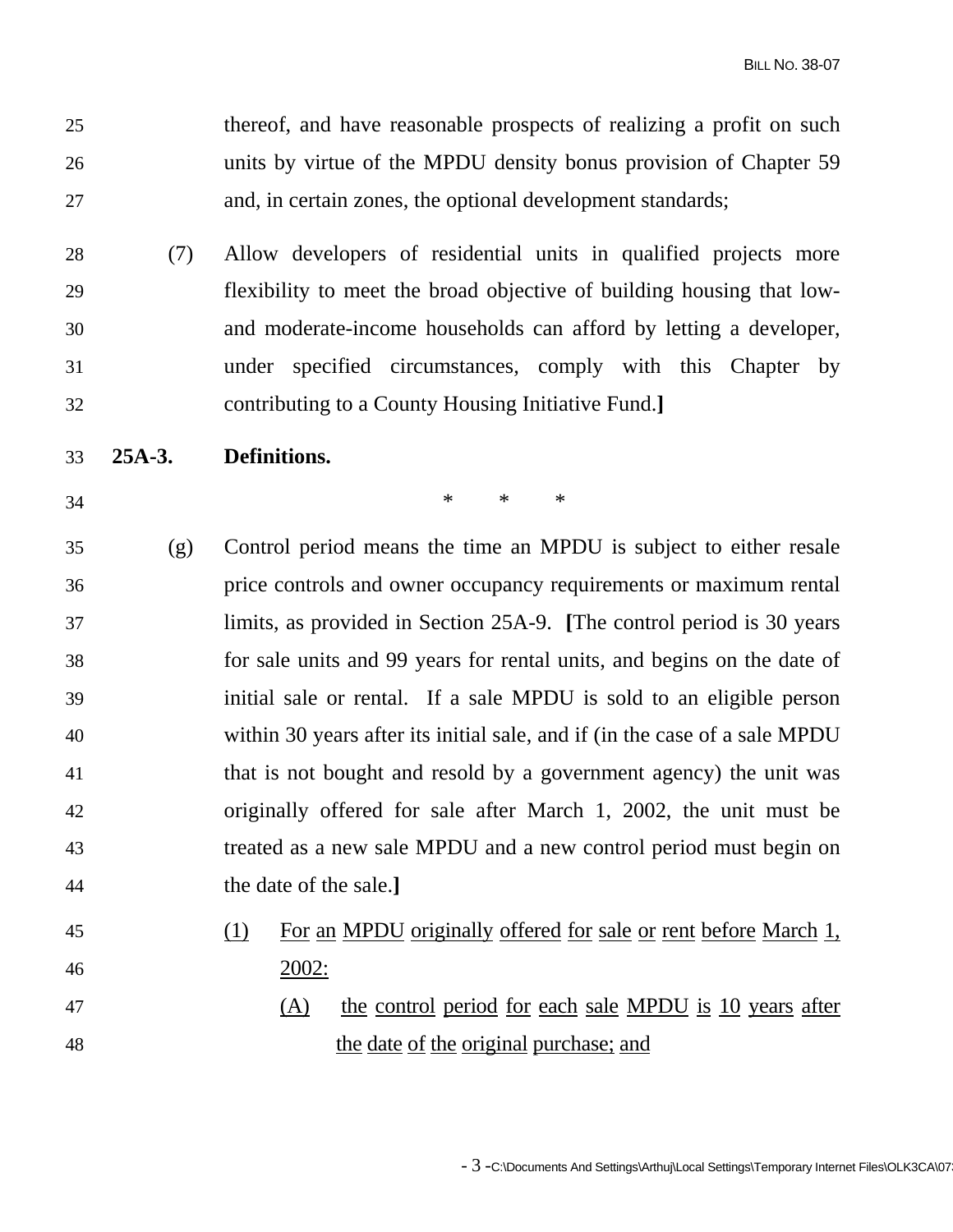| 49 |     |            | (B)             | the control period for each rental MPDU is 20 years after              |
|----|-----|------------|-----------------|------------------------------------------------------------------------|
| 50 |     |            |                 | <u>the date of original rental.</u>                                    |
| 51 |     | (2)        |                 | For an MPDU originally offered for sale or rent in a Growth            |
| 52 |     |            |                 | <u>Policy area before March 1, 2002:</u>                               |
| 53 |     |            | (A)             | the control period for each sale MPDU is 15 years after the            |
| 54 |     |            |                 | <u>date of the original purchase; and</u>                              |
| 55 |     |            | (B)             | the control period for each rental MPDU is 15 years after              |
| 56 |     |            |                 | the date of original rental.                                           |
| 57 |     | <u>(3)</u> |                 | For an MPDU originally offered for sale or rent between March          |
| 58 |     |            |                 | <u>1, 2002 and March 31, 2005:</u>                                     |
| 59 |     |            | (A)             | the control period for each sale MPDU is 10 years after the            |
| 60 |     |            |                 | <u>original settlement date and 10 years after the settlement</u>      |
| 61 |     |            |                 | <u>date of each later sale if that sale occurs during the existing</u> |
| 62 |     |            |                 | control period; and                                                    |
| 63 |     |            | (B)             | the control period for each rental MPDU is 20 years after              |
| 64 |     |            |                 | the date of original rental.                                           |
| 65 |     | (4)        |                 | For an MPDU originally offered for sale or rent on or after April      |
| 66 |     |            | <u>1, 2005:</u> |                                                                        |
| 67 |     |            | (A)             | the control period for each sale MPDU is 30 years after the            |
| 68 |     |            |                 | <u>date of the original purchase and 30 years after the</u>            |
| 69 |     |            |                 | <u>settlement date of each later sale if that sale occurs during</u>   |
| 70 |     |            |                 | the existing control period; and                                       |
| 71 |     |            | <u>(B)</u>      | the control period for each rental unit is 99 years after the          |
| 72 |     |            |                 | <u>date of original rental.</u>                                        |
| 73 | (h) |            |                 | Date of original [sale] purchase means the date of settlement [for     |
| 74 |     |            |                 | purchase of a moderately priced dwelling unit].                        |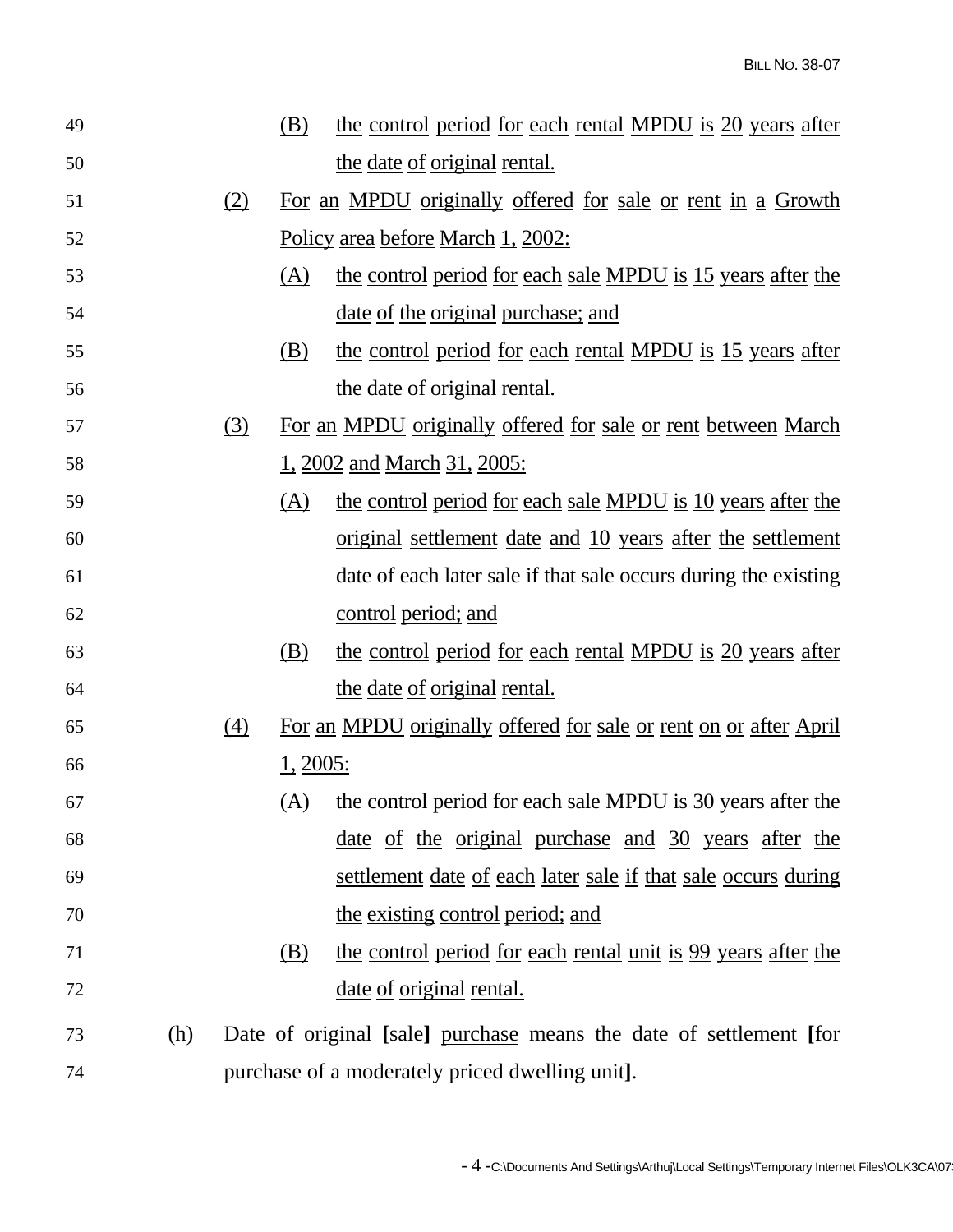| 75 |            | $\ast$<br>$\ast$<br>$\ast$                                                   |
|----|------------|------------------------------------------------------------------------------|
| 76 | (1)        | Dwelling unit means a building or part of a building that provides           |
| 77 |            | complete living facilities for one [family] household, including at a        |
| 78 |            | minimum facilities for cooking, sanitation, and sleeping.                    |
| 79 | (m)        | Eligible [person] buyer means a [person or] household whose income           |
| 80 |            | qualifies the [person or] household to [participate] buy a sale unit in      |
| 81 |            | the MPDU program, and who holds a valid certificate of eligibility           |
| 82 |            | from the Department which entitles the [person or] household to buy          |
| 83 |            | [or rent] an MPDU during the priority marketing period.                      |
| 84 | (n)        | Eligible renter means a household whose income qualifies the                 |
| 85 |            | <u>household to rent a unit in the MPDU program.</u>                         |
| 86 | <u>(0)</u> | <u>High rise building means any multiple-family residential or mixed-use</u> |
| 87 |            | <u>building that is higher than 4 stories.</u>                               |
| 88 |            | $[(n)]$ (p) Housing Initiative Fund means a fund established by the County   |
| 89 |            | Executive to achieve the purposes of Section 25B-9.                          |
| 90 |            | $[0.1]$ (q) Low income means levels of income within the income range for    |
| 91 |            | "very-low income families" established from time to time by the U.S.         |
| 92 |            | Department of Housing and Urban Development for the Washington               |
| 93 |            | metropolitan area, under federal law, or as defined by [executive            |
| 94 |            | regulations] regulation.                                                     |
| 95 |            | $[(p)]$ (r) Moderate income means those levels of income, established [in    |
| 96 |            | executive regulations] by regulation, which prohibit or severely limit       |
| 97 |            | the financial ability of persons to buy or rent housing in                   |
| 98 |            | [Montgomery] the County.                                                     |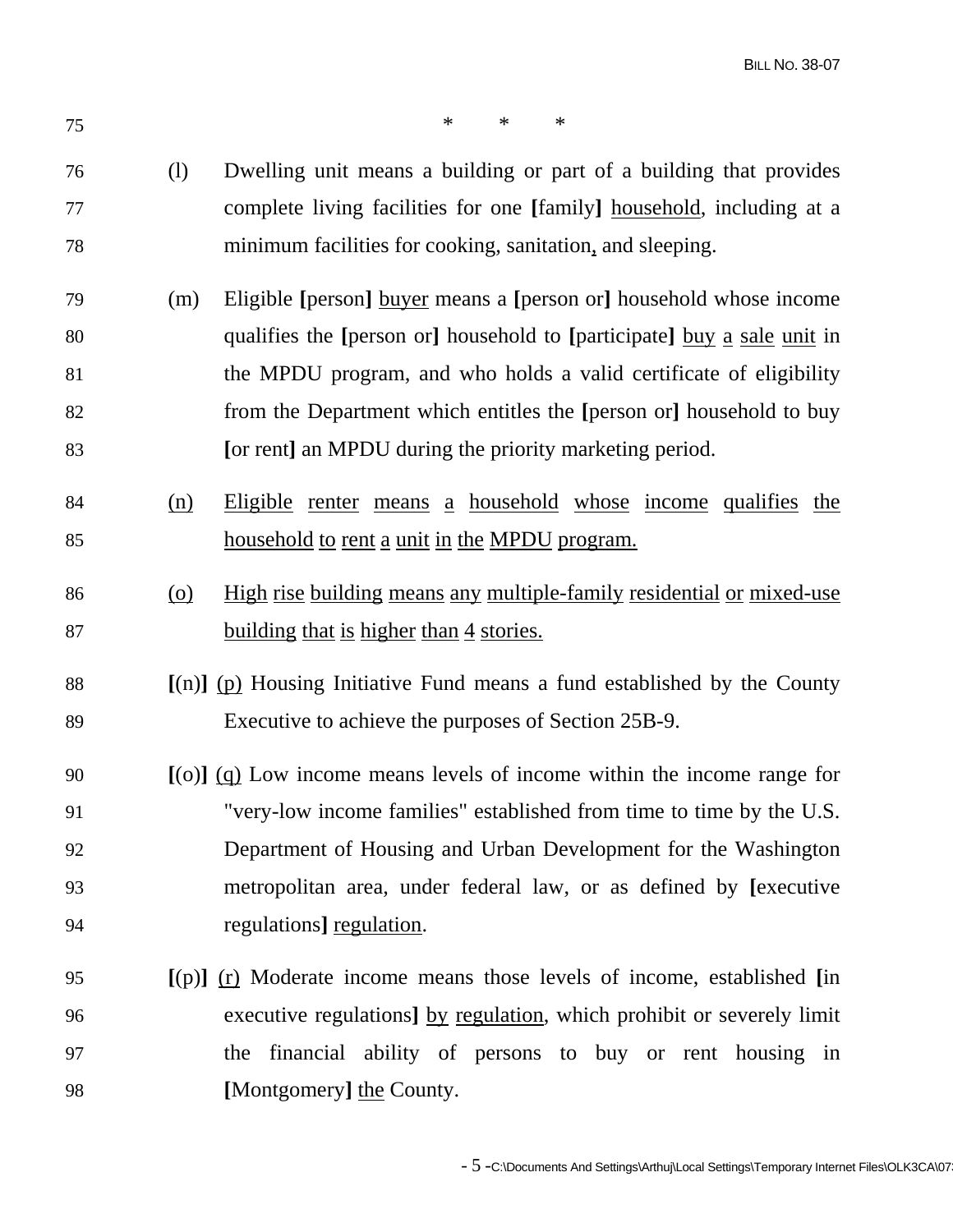- 99 **[**(q)**]**(s) Moderately priced dwelling unit or MPDU means a dwelling unit 100 which is:
- 101 (1) offered for sale or rent to eligible **[**persons**]** buyers or renters 102 through the Department, and sold or rented under this Chapter; 103 or
- 104 (2) sold or rented under a government program designed to assist 105 the construction or occupancy of housing for **[**families**]** 106 households of low or moderate income, and designated by the 107 Director as an MPDU.
- 108 **[**(r)**]**(t) Optional density bonus provision means any increase in density 109 under Chapter 59, in a zoning classification that allows residential 110 development, above the amount permitted in the base or standard 111 method of development density, whether by exercise of the optional 112 provisions of Chapter 59 or by any special exception.
- 113 **[**(s)**]**(u) Planning Board means the Montgomery County Planning Board.
- 114 (v) Planning Area means a geographic area of the County defined in the 115 County's Growth Policy.
- 116 (w) Policy Area means a geographic area of the County defined in the 117 County's Growth Policy.
- 118 **[**(t)**]** (x) Priority marketing period is the period an MPDU must be offered 119 exclusively for sale or rent to eligible **[**persons**]** buyers or renters, as 120 provided in Section 25A-8.
- 121 **25A-4. Income and eligibility standards.**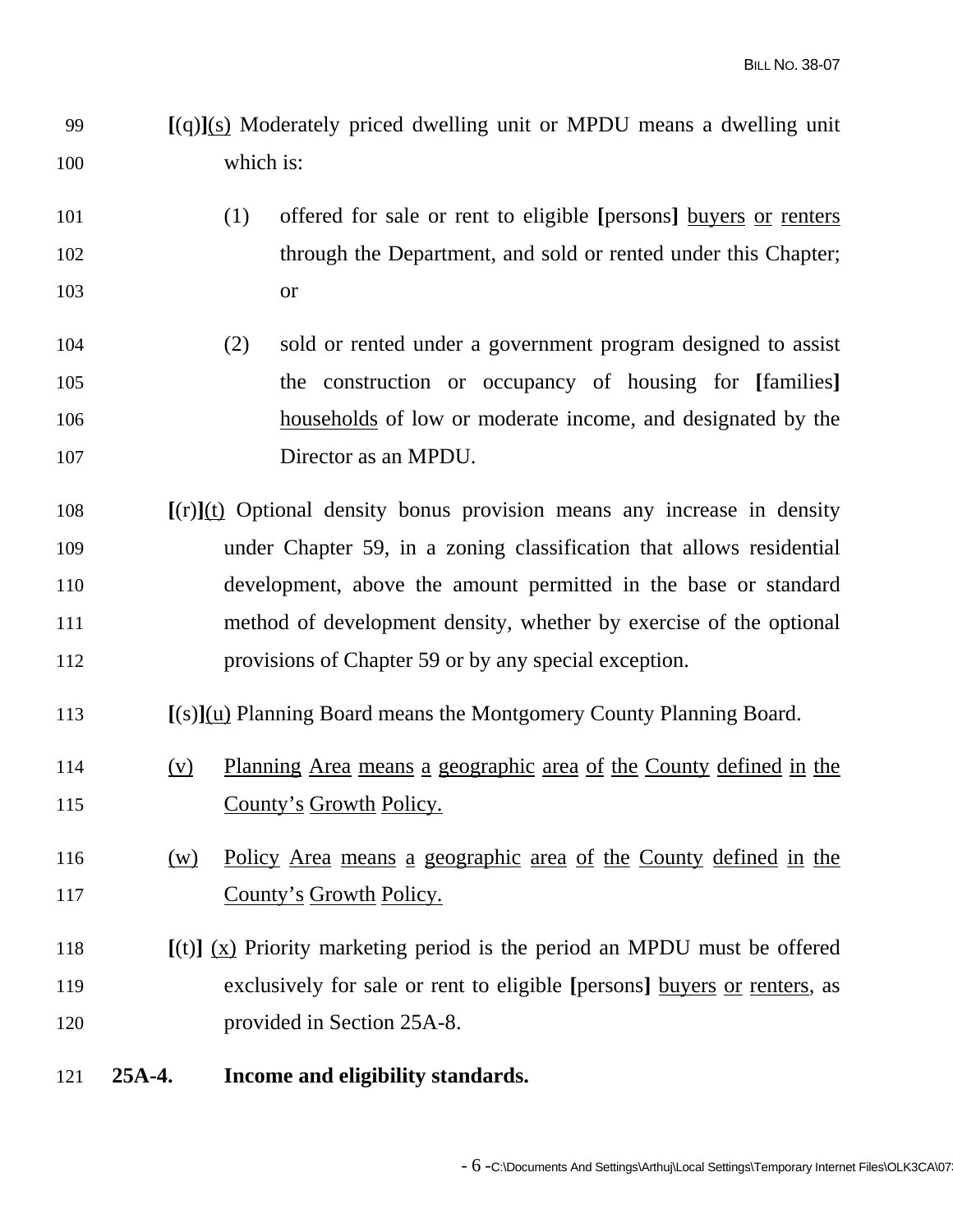122 (a) The County Executive must set and annually revise standards of 123 eligibility for the MPDU program by regulation. These standards 124 must specify moderate-income levels for varying sizes of households 125 which will qualify a **[**person or**]** household to buy or rent an MPDU. 126 The Executive **[**must**]** may set different income eligibility standards 127 for buyers and renters and for age-restricted housing. **[**The Executive 128 may set different income eligibility standards for buyers and renters of 129 higher-cost or age-restricted housing, as defined by regulation.**]** 130 (b) In establishing standards of eligibility and moderate-income levels, 131 the Executive must consider: 132 **[**(1) the price established for the sale or rental of MPDUs under this 133 Chapter,**]** 134 **[**(2)**]** (1) the term and interest rate that applies to the financing of 135 MPDUs, 136 **[**(3)**]** (2) the estimated levels of income necessary to carry a mortgage 137 on an MPDU, and 138 **[**(4) family**]** (3) household size and number of dependents. 139 **\*** \* \* \* 140 **25A-5. Requirement to build MPDU's; agreements.**   $141$  \* \* \* 142 (b) Any applicant, in order to obtain a building permit, must submit to the 143 Department of Permitting Services, with the application for a permit, a 144 written MPDU agreement approved by the Director and the County 145 Attorney. Each agreement must require that: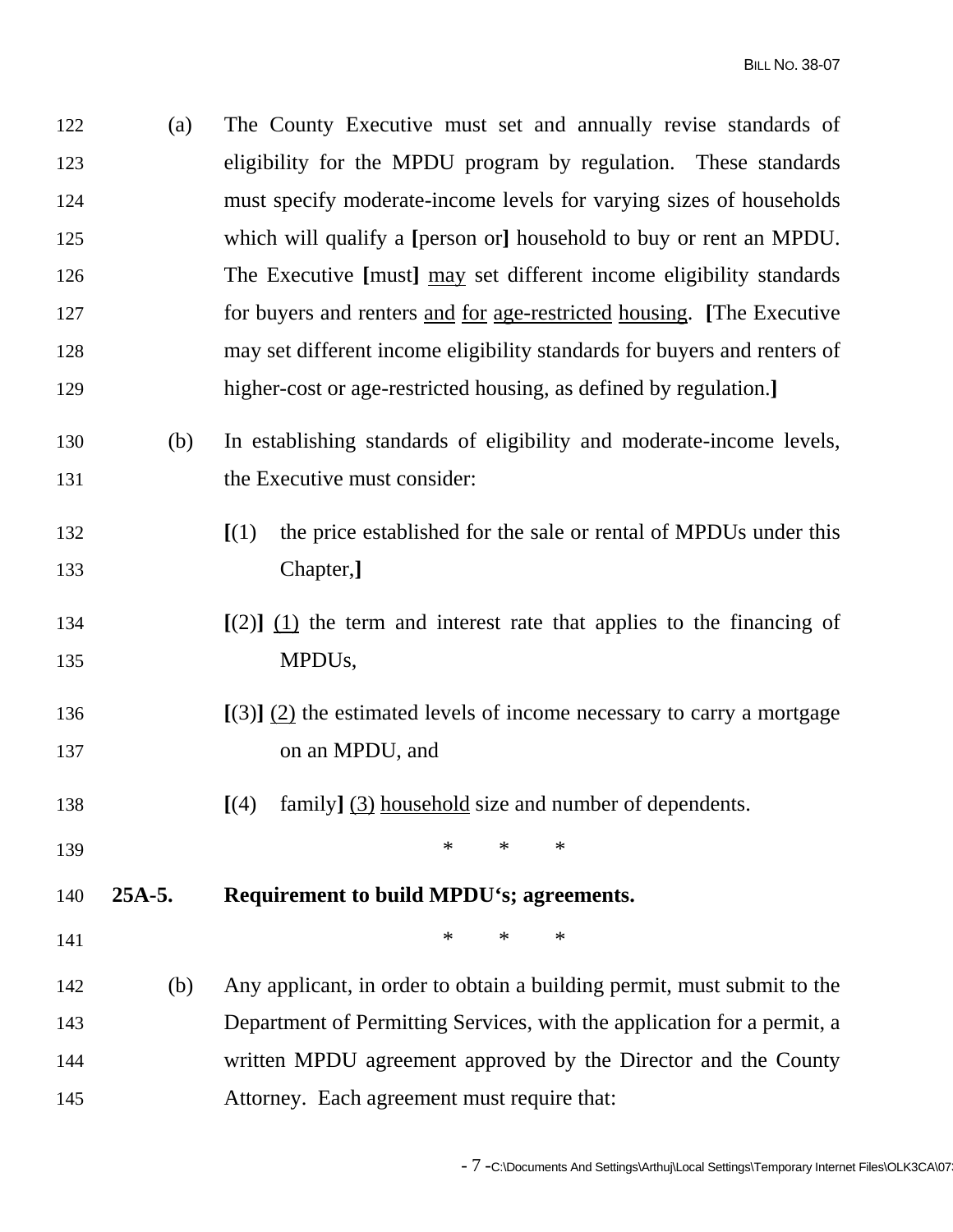| 146 |     |        | $\ast$<br>$\ast$<br>$\ast$                                     |
|-----|-----|--------|----------------------------------------------------------------|
| 147 |     | (3)    | in [multi-family] multiple-family dwelling unit subdivisions,  |
| 148 |     |        | the number of efficiency and one-bedroom MPDUs each must       |
| 149 |     |        | not exceed the ratio that market-rate efficiency and one-      |
| 150 |     |        | bedroom units respectively bear to the total number of market- |
| 151 |     |        | rate units in the subdivision.                                 |
| 152 |     | (4)    | The Director must not approve an MPDU agreement that           |
| 153 |     |        | reduces the number of bedrooms required by this subsection in  |
| 154 |     |        | any MPDU, or that does not meet minimum specifications for     |
| 155 |     |        | MPDUs established by regulation from time to time.             |
| 156 |     |        | $\ast$<br>$\ast$<br>$\ast$                                     |
| 157 | (e) |        | The Director may approve an MPDU agreement that[:]             |
| 158 |     | [(1)]  | allows an applicant to reduce the number of MPDUs in a         |
| 159 |     |        | subdivision only if the agreement meets all requirements of    |
| 160 |     |        | Section 25A-5A; or]                                            |
| 161 |     | (2)]   | allows an applicant to build the MPDUs at another location     |
| 162 |     |        | only if the agreement meets all requirements of Section [25A-  |
| 163 |     |        | 5B] 25A-5A.                                                    |
| 164 |     |        | $\ast$<br>∗<br>$\ast$                                          |
| 165 | (f) | $\ast$ | $\ast$<br>$\ast$                                               |
| 166 |     | (3)    | Notwithstanding any other provisions of [the] this subsection, |
| 167 |     |        | the County may reject an election by an applicant to transfer  |
| 168 |     |        | land to the County in whole or in part whenever the public     |
| 169 |     |        | interest would best be served thereby. [Any rejection and the  |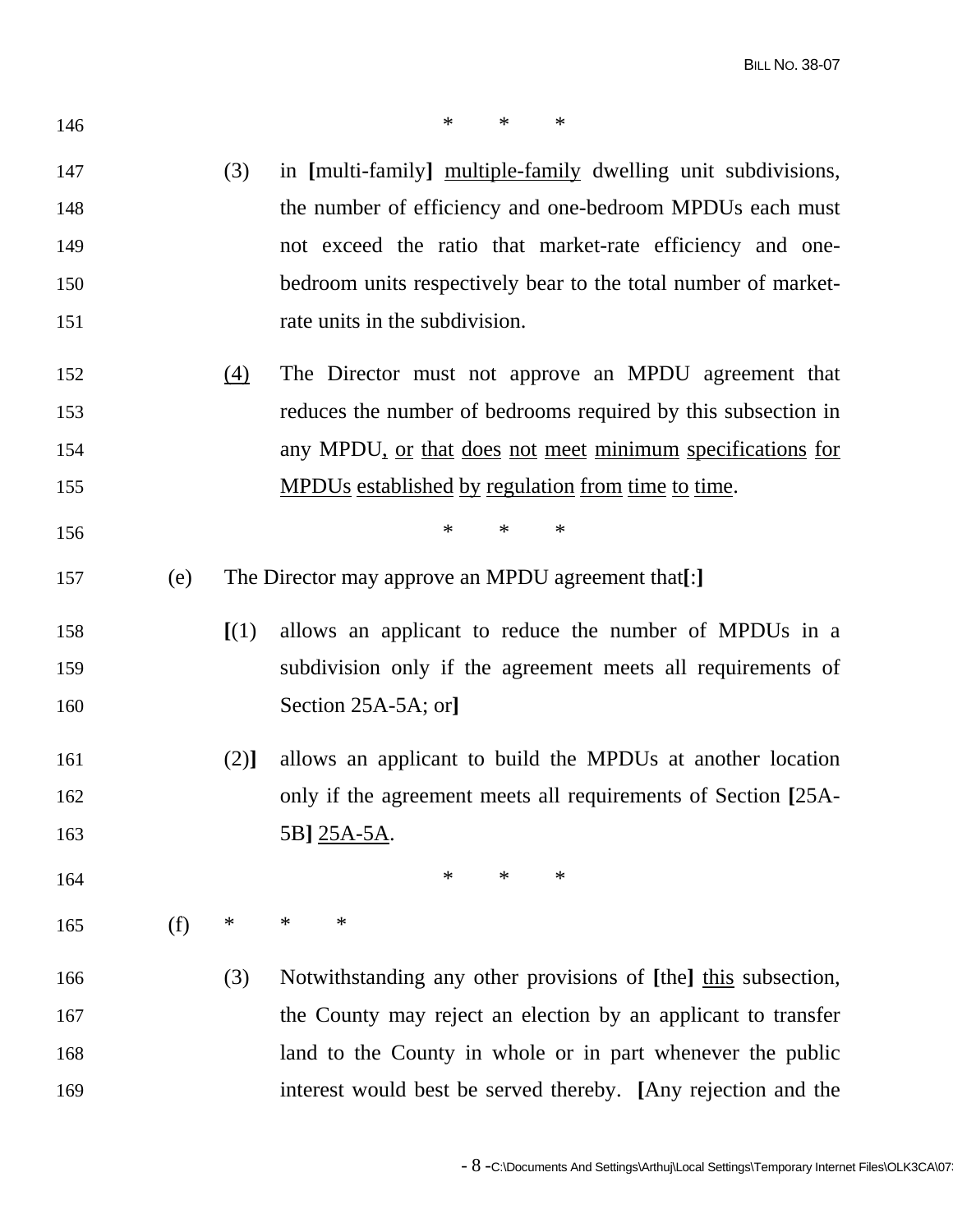| 170 |     | reasons for the rejection may be considered by the The              |
|-----|-----|---------------------------------------------------------------------|
| 171 |     | Planning Board or the Director of Permitting Services may           |
| 172 |     | consider any rejection and the reasons for it in deciding whether   |
| 173 |     | to grant [the applicant] a waiver [of this Chapter] under Section   |
| 174 |     | $[25A-7(b)]$ $25A-6(b)$ .                                           |
| 175 |     | (4)<br>Any transfer of land to the County [hereunder] under this    |
| 176 |     | subsection is not subject to [Section 11B-33] Chapter 11B, and      |
| 177 |     | any land so transferred is not property subject to [Section 11B-    |
| 178 |     | 31A] Chapter 11B regulating the disposal of surplus land. The       |
| 179 |     | Director may dispose of the [lots] land in a manner that furthers   |
| 180 |     | the objectives of this Chapter.                                     |
| 181 |     | $\ast$<br>$\ast$<br>$\ast$                                          |
| 182 | (k) | The applicant must execute and [record] cause to be recorded        |
| 183 |     | covenants assuring that:                                            |
| 184 |     | $\ast$<br>$\ast$<br>$\ast$                                          |
| 185 | (1) | (1) In any purchase and sale agreement and any deed or instrument   |
| 186 |     | conveying title to an MPDU, the grantor must clearly and            |
| 187 |     | conspicuously state, and the grantee must clearly and conspicuously |
| 188 |     | acknowledge, that:                                                  |
| 189 |     | the conveyed property is [a] an MPDU and is subject to<br>(A)       |
| 190 |     | the restrictions contained in the covenants required under          |
| 191 |     | this Chapter during the control period until the                    |
| 192 |     | restrictions are released; and                                      |
|     |     |                                                                     |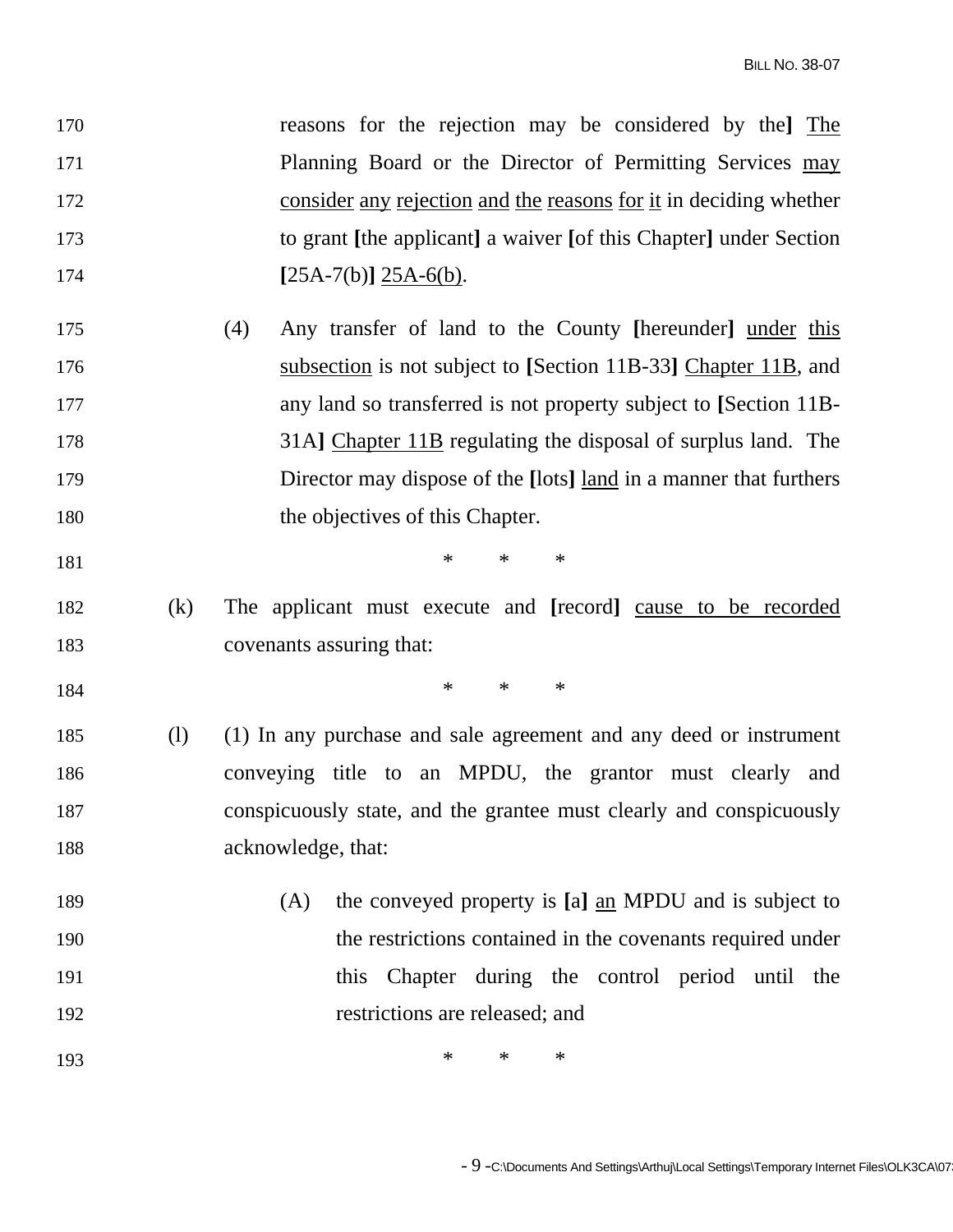- 194 (3) When a deed or other instrument conveying title to an MPDU is 195 recorded in the land records, the grantor must cause to be filed 196 in the land records a notice of sale for the benefit of the County 197 in the form provided by **[**state**]** State law.
- 198 (m) Nothing in this Chapter prohibits an applicant from voluntarily 199 building MPDUs, as calculated under subsection (c), in a development 200 with fewer than 20 dwelling units at one location, and in so doing 201 from qualifying for an optional method of development under Chapter 202 59. A development with fewer than 20 dwelling units where an 203 applicant voluntarily builds MPDUs must comply with any 204 procedures and development standards that apply to a larger 205 development under this Chapter and Chapter 59. Sections 25A-5A**[**, 206 25A-5B,**]** and 25A-6(b) do not apply to an applicant who voluntarily 207 builds MPDU**[**'**]**s under this subsection and in so doing qualifies for an 208 optional method of development.

## 209 **[25A-5A. Alternative payment agreement.**

- 210 (a) The Director may approve an MPDU agreement that allows an 211 applicant, instead of building some or all of the required number of 212 MPDUs in the proposed subdivision, to pay to the Housing Initiative 213 Fund an amount computed under subsection (b), only if an Alternative 214 Review Committee composed of the Director, the Commission's 215 Executive Director, and the Director of Park and Planning, or their 216 respective designees, by majority vote finds that:
- 217 (1) either: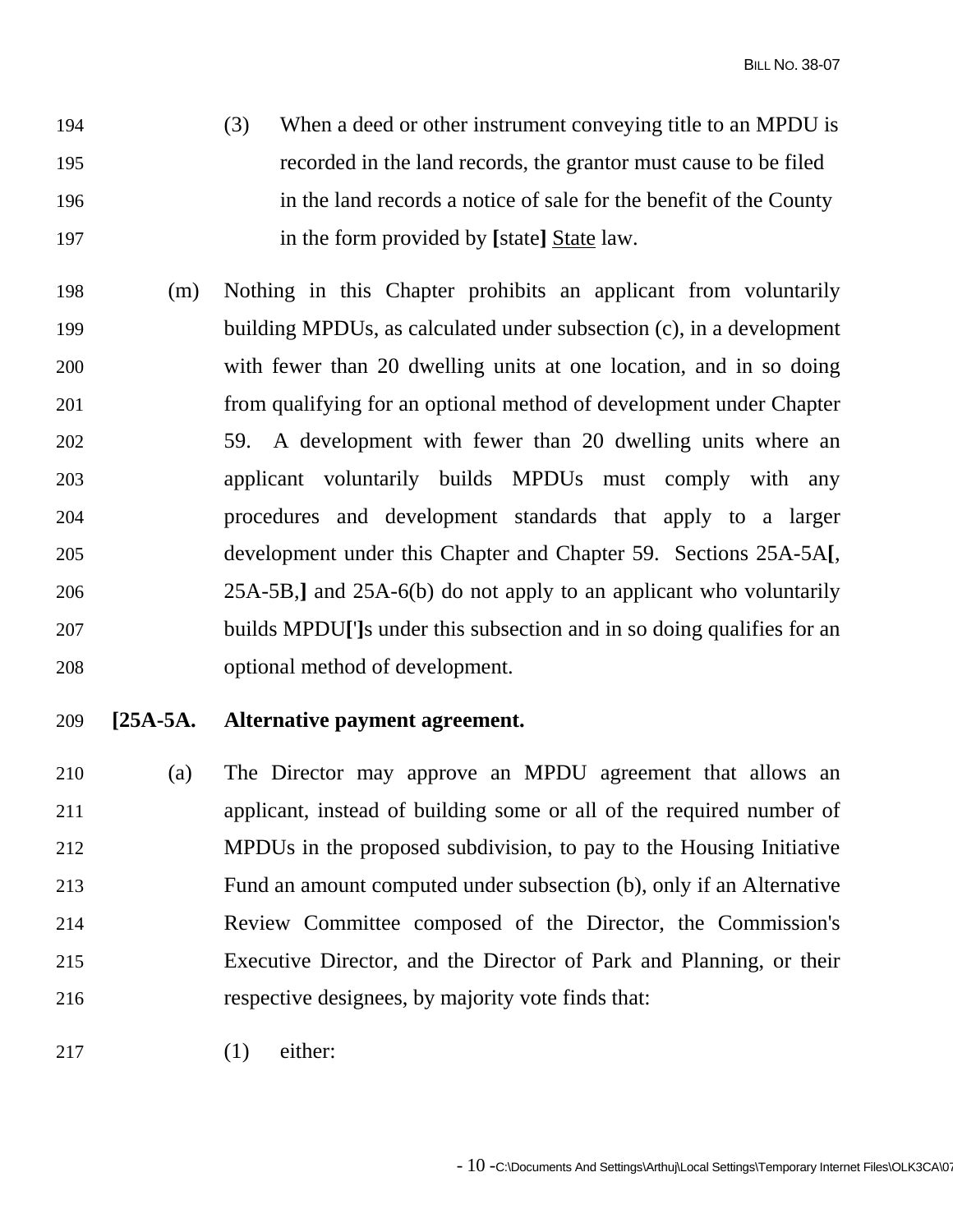- 218 (A) an indivisible package of services and facilities available 219 to all residents of the proposed subdivision would cost 220 MPDU buyers so much that it is likely to make the 221 MPDUs effectively unaffordable by eligible buyers; or
- 222 (B) environmental constraints at a particular site would 223 render the building of all required MPDUs at that site 224 economically infeasible; and
- 225 (2) the public benefit of additional affordable housing outweighs 226 the value of locating MPDUs in each subdivision throughout 227 the County, and accepting the payment will further the 228 objective of providing a broad range of housing opportunities 229 throughout the County.
- 230 (b) Any payment to the Housing Initiative Fund under this Section must 231 equal or exceed 125% of the imputed cost of land for each unbuilt 232 MPDU. Except as further defined by Executive regulation, the 233 imputed land cost must be calculated as 10% (for high-rise units) or 234 up to 30% (for all other housing units) of the actual sale price charged 235 for each substituted unit. If the substituted unit will be a rental unit, 236 the Director must calculate an imputed sale price under applicable 237 regulations, based on the rent actually charged.
- 238 (c) Any payment to the Housing Initiative Fund under this Section may 239 be used only to buy or build more MPDUs in the same planning 240 policy area (as defined in the County Growth Policy) as the 241 development for which the payment was made, and must not be used 242 to reduce the annual County payment to the Fund.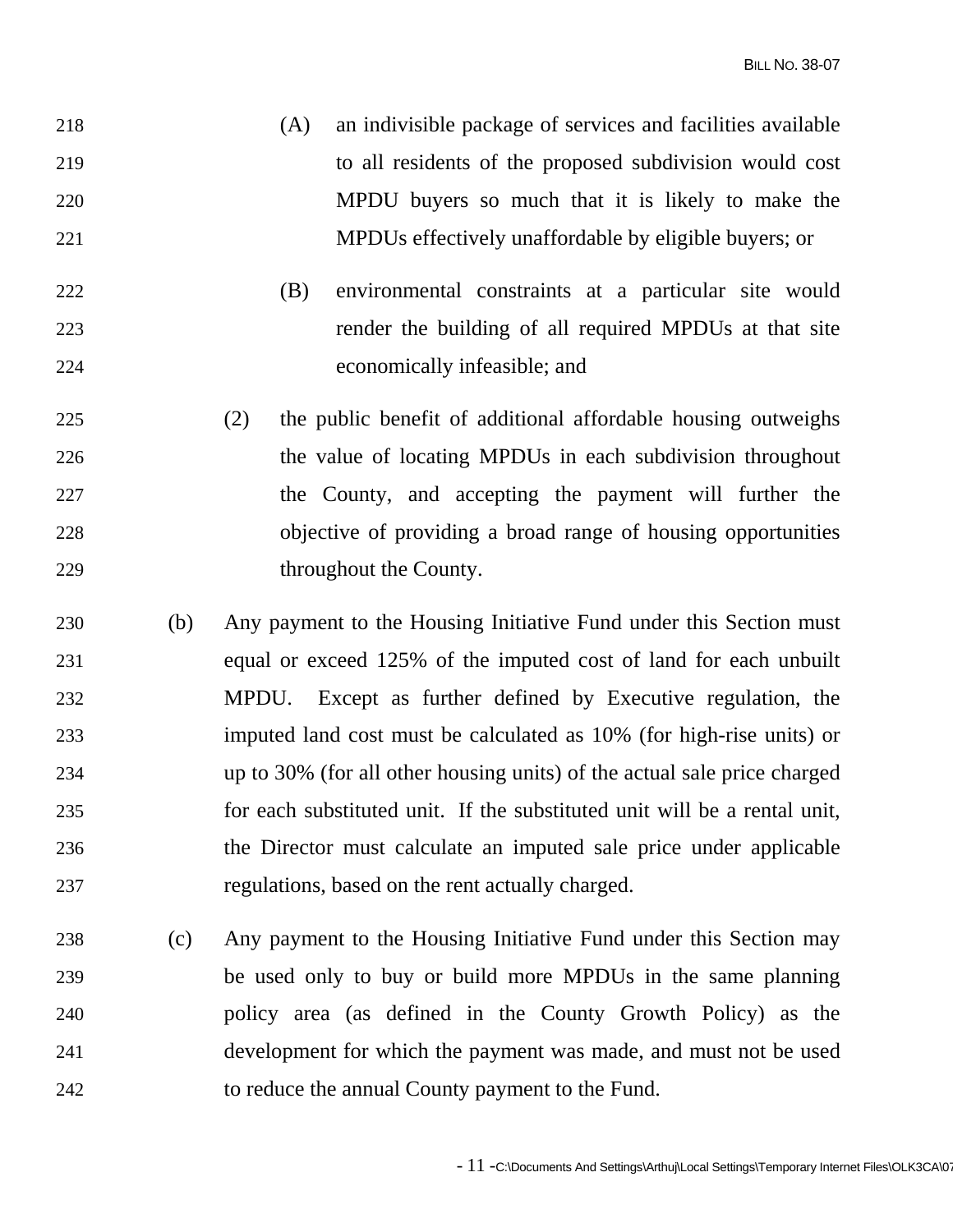243 (d) Any subdivision for which a payment is made under this Section is 244 not eligible for any density bonus for which it would otherwise be 245 eligible under Chapter 59.**]**

#### 246 **[25A-5B.] 25A-5A. Alternative location agreement.**

- 247 (a) The Director may approve an MPDU agreement that allows an 248 applicant for development of a high-rise residential building, instead 249 of building some or all of the required number of MPDUs **[**on-site,**]** 250 within the boundaries of the project plan, preliminary plan, or site 251 plan for the development, to provide **[**at least the same number of**]** 252 MPDUs at another location in the same planning or policy area, only 253 if the Director finds that:
- 254 **[**(1) the public benefit of locating MPDUs at the proposed 255 alternative location outweighs the value of locating MPDUs in 256 each subdivision throughout the County; and
- 257 (2) building the MPDUs at the proposed alternative location will 258 further the objective of providing a broad range of housing 259 opportunities throughout the County.**]**
- 260 (1) the applicant has agreed to provide a number of MPDUs equal 261 to at least 20 percent of the approved units in the high-rise 262 building;
- 263 (2) no more than 30 percent of the number of units at the proposed 264 alternative location will be MPDUs; and
- 265 (3) the MPDUs at the proposed alternative location have at least as 266 many bedrooms as would have been required under Section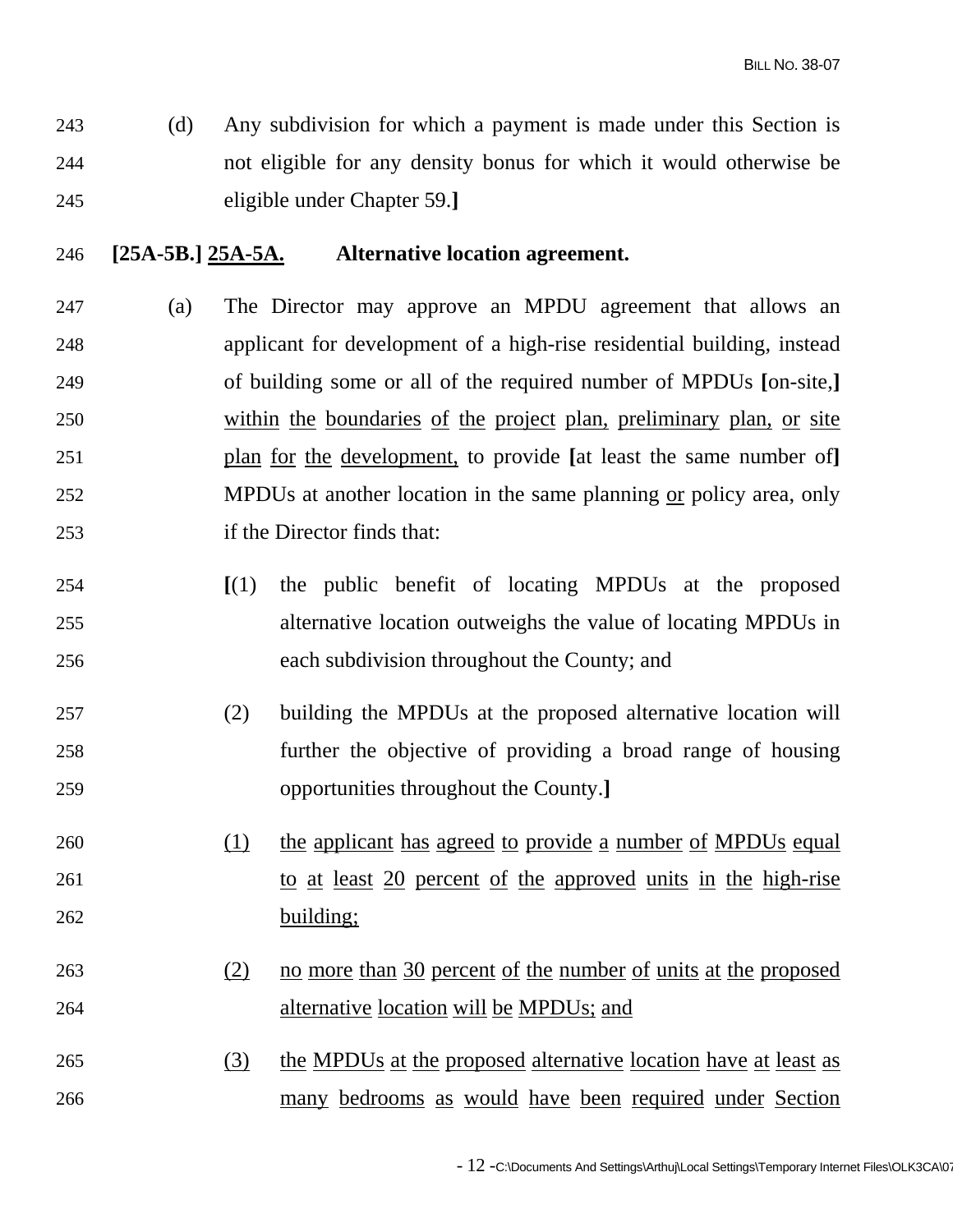| 267 | $25A-5(b)(3)$ if all MPDUs had been located on the site of the |
|-----|----------------------------------------------------------------|
| 268 | high-rise building.                                            |

 $269$  \* \* \* \*

## 270 **25A-6. Optional zoning provisions; waiver of requirements.**

271  $*$  \* \* \*

272 (b) *Waiver of requirements.* Any applicant who presents sufficient 273 evidence to the Director of Permitting Services in applying for a 274 building permit, or to the Planning Board in submitting a preliminary 275 plan of subdivision for approval or requesting approval of a site or 276 other development plan, may be granted a waiver from part or all of 277 Section 25A-5. The waiver must relate only to the number of MPDUs 278 to be built, and may be granted only if the Director of Permitting 279 Services or the Board**[**, after consulting with the Department of 280 Housing and Community Development Affairs,**]** finds that the 281 applicant cannot attain the full density of the zone because of any 282 requirements of **[**the zoning ordinance**]** Chapter 59 or the 283 administration of other laws or regulations. When any part of the land 284 that dwelling units cannot be built on for physical reasons is used to 285 compute permitted density, the applicant's inability to use the optional 286 density bonus provisions is not in itself grounds **[**for waiving the**]** to 287 waive any MPDU **[**requirements**]** requirement. Any waiver must be 288 strictly construed and limited.

#### 289 **25A-7. Maximum prices and rents.**

290 Moderately priced dwelling units must not be sold or rented at prices or rents 291 that exceed the maximum prices or rents established under this Section.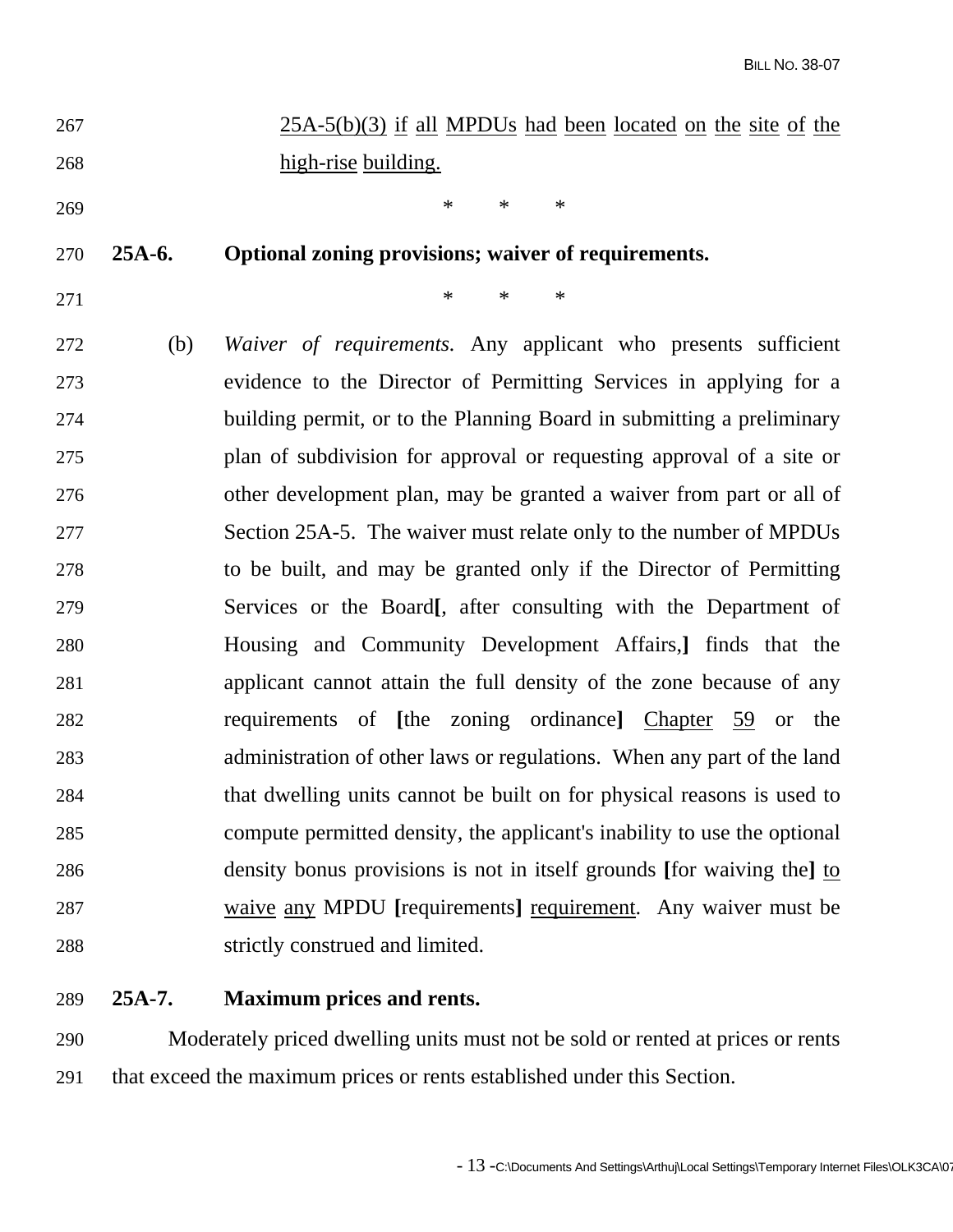**BILL NO. 38-07** 

- 292 (a) *Sales.*
- 293 **[**(1)**]** The sale price of any MPDU, **[**including closing costs and 294 brokerage fees,**]** including any closing costs paid by the builder, 295 must not exceed an applicable maximum sale price established 296 from time to time **[**by the County Executive in regulations 297 adopted under method (1)**]** in accordance with Executive 298 regulations.
- 299 **[**(2) The County Executive in issuing MPDU sale price regulations 300 must seek appropriate information, such as current general 301 market and economic conditions and the current minimum sale 302 prices of private market housing in the County, and must 303 consult with the building industry, employers, and professional 304 and citizen groups to obtain statistical information which may 305 assist in setting a current maximum sale price. The County 306 Executive must, from time to time, consider changes in the 307 income levels of persons of low and moderate income and their 308 ability to buy housing. The County Executive must also 309 consider the extent to which, consistent with code requirements, 310 the cost of housing can be reduced by the elimination of 311 amenities, the use of cost-reducing building techniques and 312 materials, and the partial finishing of certain parts of the units.
- 313 (3) The County Executive must issue maximum sale prices for 314 MPDUs which continue in effect until changed by later 315 regulation. The maximum sale prices must be based on the 316 necessary and reasonable costs required to build and market the 317 various kinds of MPDUs by private industry. The sale prices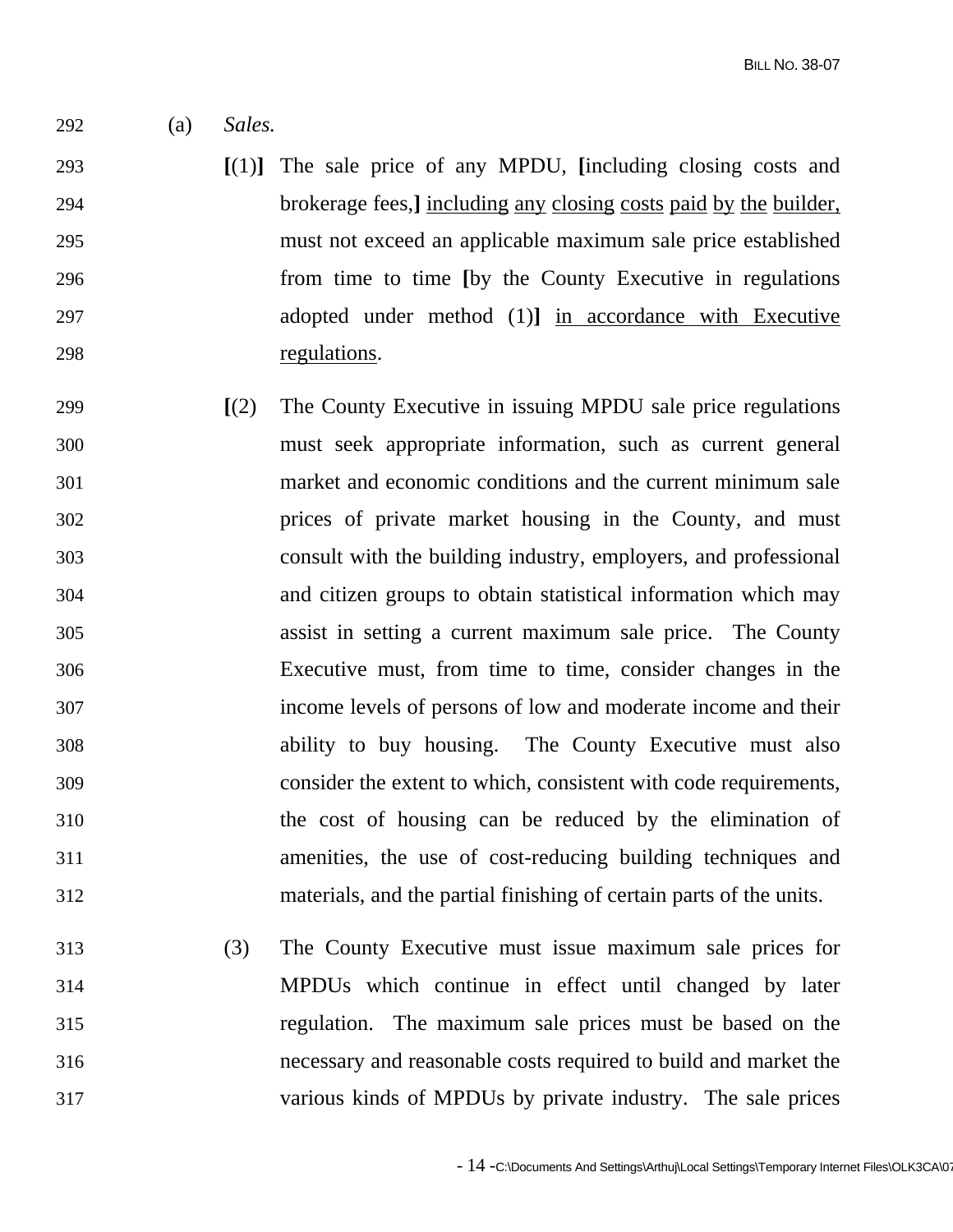- 318 for any succeeding year must be based on a new finding of cost 319 by the County Executive, or on the prior year's maximum 320 MPDU price adjusted by the percentage change in the relevant 321 cost elements indicated in the Consumer Price Index.
- 322 (4) The County Executive may make interim adjustments in 323 maximum MPDU sale prices when sufficient changes in costs 324 justify an adjustment. Any interim adjustment must be based 325 on the maximum MPDU sale prices previously established, 326 adjusted by the percentage change in the relevant cost elements 327 indicated in the Consumer Price Index.
- 328 (5) If the Director finds that other conditions of the design, 329 construction, pricing, or amenity package of an MPDU project 330 will lessen the ability of eligible persons to afford the MPDUs, 331 the Director, under executive regulations, may restrict those 332 conditions that will impose excessive mandatory homeowner or 333 condominium fees or other costs that reduce the affordability of 334 the MPDUs.
- 335 (6) The Director may let an applicant increase the sale price of a 336 MPDU when the Director, under executive regulations, finds in 337 exceptional cases that a price increase is justified to cover the 338 cost of modifying the external design of the MPDUs when a 339 modification is necessary to reduce excessive marketing impact 340 of the MPDUs on the market rate units in the subdivision. The 341 Director must approve the amount of any increase for this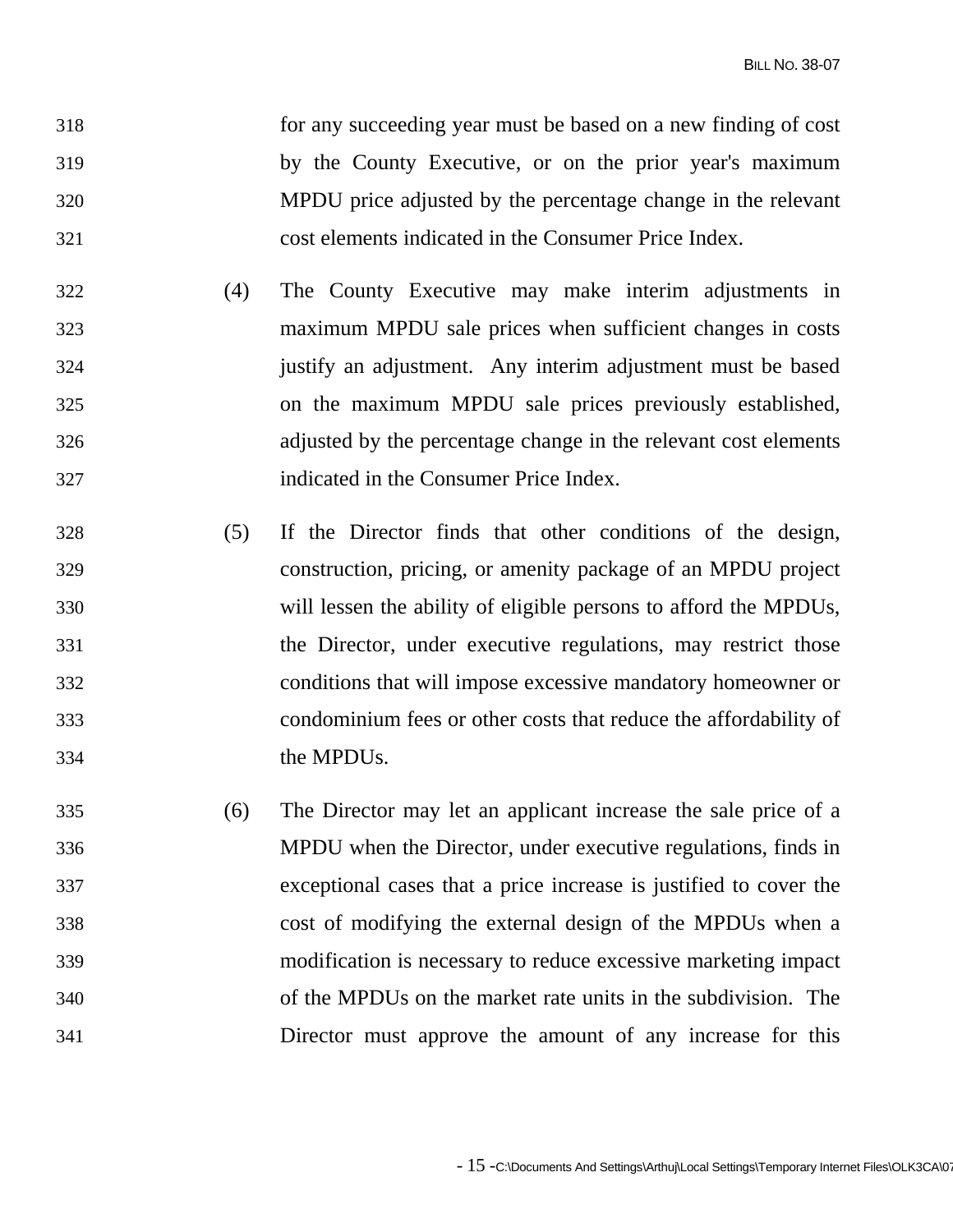342 purpose, which must not exceed 10 percent of the allowable 343 base price of the unit.**]**

- 344 (b) *Rents.*
- 345 **[**(1)**]** The rent, **[**including parking but**]** excluding utilities and parking 346 when they are paid by the tenant, for any MPDU must not 347 exceed a maximum rent for the dwelling unit set **[**by**]** in 348 accordance with Executive regulations. Different rents must be 349 set for units when utility costs are paid by the owner and 350 included in the rent. Different rents may be set for age-351 restricted units. **[**Different rents also may be set for high-rise 352 rental units, but those rents must not apply unless the Director 353 finds that no other reasonable means is available to finance the 354 building of all required MPDUs at a specific development.**]**
- 355 **[**(2) The County Executive, in setting the maximum rent, must 356 consider the current cost of building MPDUs, available interest 357 rates and debt service for permanent financing, current market 358 rates of return or investments in residential rental properties, 359 operating costs, vacancy rates of comparable properties, the 360 value of the MPDU at the end of the control period, and any 361 other relevant information. The County Executive must consult 362 with the rental industry, employers and professional and citizen 363 groups to obtain statistical information and current general 364 market and economic conditions which may assist in setting a 365 current maximum rent. The County Executive must consider 366 the extent to which, consistent with County codes and housing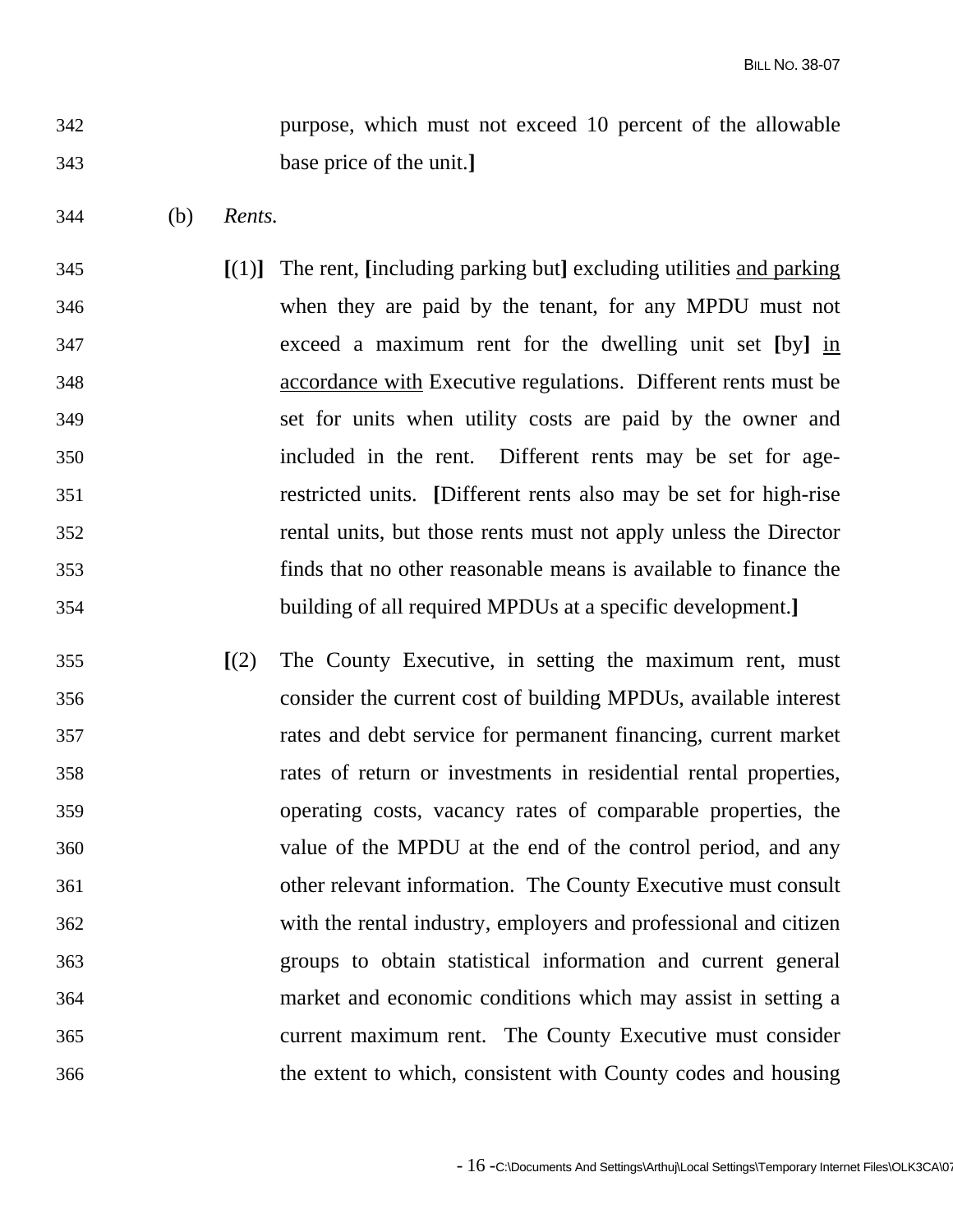| 367 |          | standards, the cost of rental housing can be reduced by the           |
|-----|----------|-----------------------------------------------------------------------|
| 368 |          | elimination of amenities. The County Executive must also              |
| 369 |          | consider from time to time changes in the income levels of            |
| 370 |          | persons of low and moderate income and their ability to rent          |
| 371 |          | housing.]                                                             |
| 372 | $25A-8.$ | Sale or rental of units.                                              |
| 373 | (a)      | Sale or rental to general public.                                     |
| 374 |          | [Every] During the priority marketing period, every moderately<br>(1) |
| 375 |          | priced dwelling unit required under this Chapter must be              |
| 376 |          | offered to [the general public for sale or rental to a good-faith     |
| 377 |          | purchaser] an eligible buyer or renter to be used for his or her      |
| 378 |          | own residence, except units offered for sale or rent with the         |
| 379 |          | assistance of, and subject to the conditions of, a subsidy under a    |
| 380 |          | federal, state or local government program, identified in             |
| 381 |          | regulations, [adopted by the County Executive under method            |
| 382 |          | (1) whose purpose is to provide housing for persons of low or         |
| 383 |          | moderate income.                                                      |
| 384 |          | Before offering any moderately priced dwelling units, the<br>(2)      |
| 385 |          | applicant must notify the Department of the proposed offering         |
| 386 |          | and the date on which the applicant will be ready to begin the        |
| 387 |          | marketing to eligible [persons] buyers or renters. The notice         |
| 388 |          | must [set forth] specify the number of units offered, the             |
| 389 |          | bedroom mix, the floor area for each unit type, [a description        |
| 390 |          | of] the amenities offered in each unit, and [a statement of] the      |
| 391 |          | availability of each unit for sale or rent, including information     |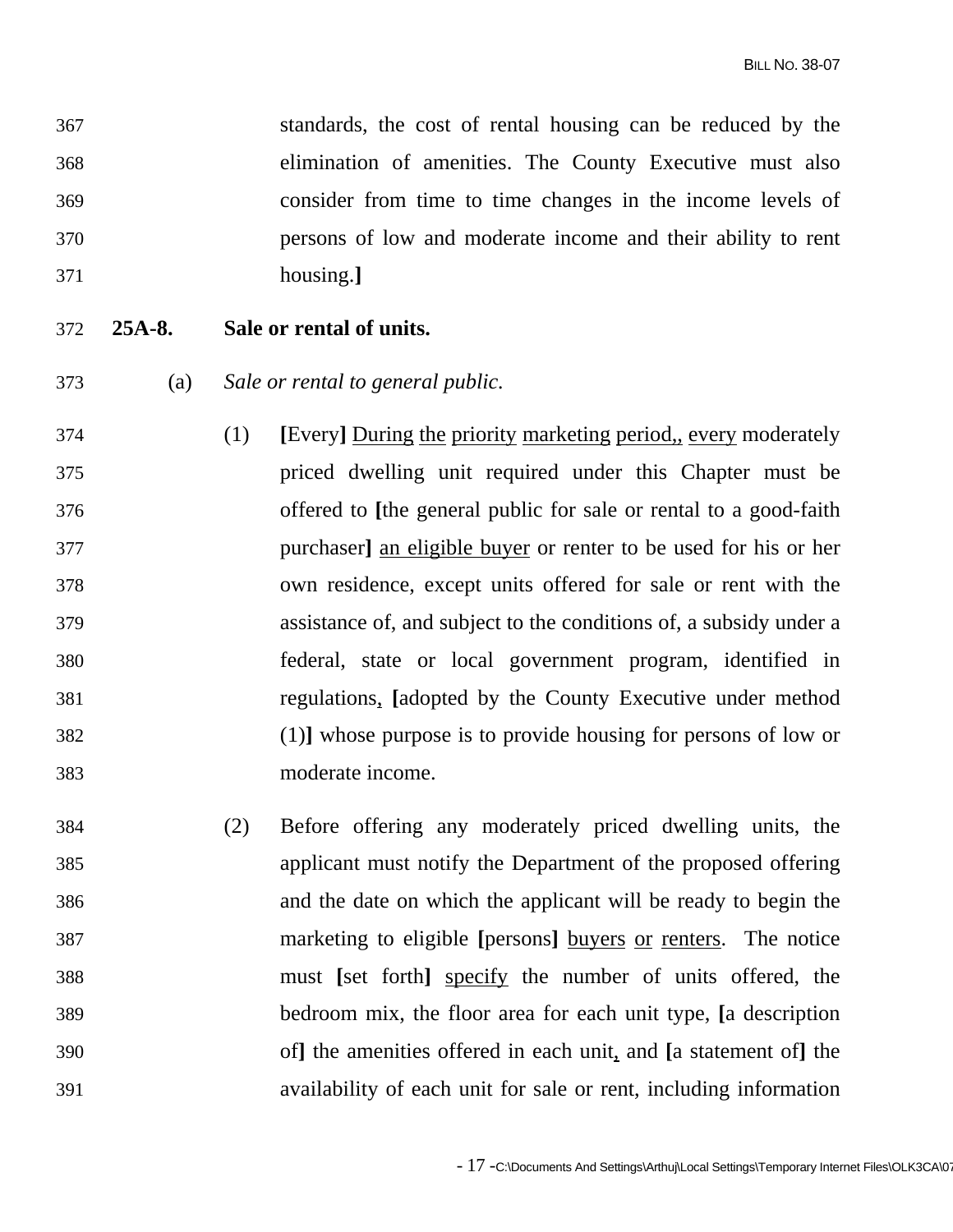392 regarding any mortgage financing available to buyers of the 393 designated unit. The applicant must also give the Department a 394 vicinity map of the offering, a copy of the approved 395 development, subdivision or site plan, as appropriate, and such 396 other information or documents as the Director finds necessary. 397 The Department must maintain a list of eligible **[**persons**]** 398 buyers of moderate income and, in accordance with procedures 399 established by the County Executive, must **[**notify eligible 400 persons**]** post a notice of the offering for eligible buyers and 401 renters.

- 402 (3) After receiving the offering notice, the Department must notify 403 the Commission of the offering. If the Department finds that 404 the offering notice is complete, it must decide whether the 405 offering of the units to eligible **[**persons**]** buyers or renters will 406 be administered by **[**lottery**]** random selection drawing or by 407 another method that will assure eligible **[**persons**]** buyers or 408 renters an equitable opportunity to buy or rent [a] an MPDU. 409 The Department must notify the applicant of the method and 410 when the 90-day priority marketing period for the MPDUs may 411 begin.
- 412 (4) The Executive may by regulation establish a buyer **[**and renter**]** 413 selection system which considers household size, County 414 residency, employment in the County, and length of time since 415 the person was certified for the MPDU program. Each eligible 416 **[**person**]** buyer must be **[**notified of the availability of any 417 MPDU which would meet that person's housing needs, and be**]**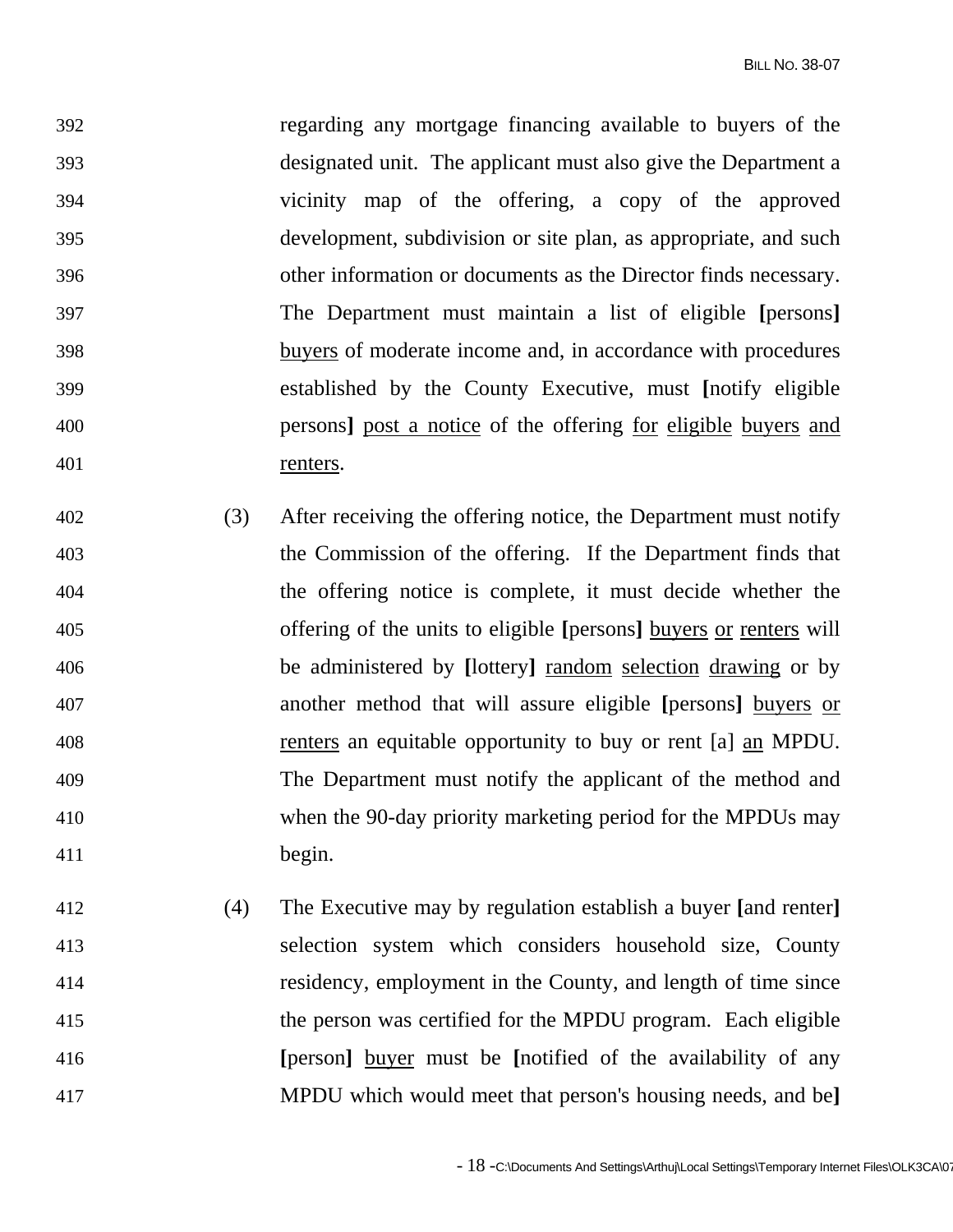- 418 given an opportunity to buy **[**or rent**]** an MPDU during the 419 priority marketing period in the order of that person's selection 420 priority ranking.
- 421 (5) The priority marketing period for new units ends 90 days after 422 the initial offering date approved by the Department. The 423 priority marketing period for resold or rerented units ends 60 424 days after the Department notifies the seller of the approved 425 resale price or vacancy of the rental unit. The Department may 426 extend a priority marketing period when eligible **[**persons**]** 427 buyers or renters are interested in buying or renting a unit.
- 428 (6) **[**Moderately priced dwelling units**]** MPDUs, except those built, 429 sold, or rented under a federal, state, or local program 430 designated by regulation, must not be offered for rent by an 431 applicant during the priority marketing period, except in 432 proportion to the market rate rental units in that subdivision as 433 follows:

434 **\*** \* \* \* \*

- 435 (D) **[**Applicants**]** Each applicant must make a good-faith 436 effort to enter into contracts with eligible **[**persons**]** 437 buyers or renters during the priority marketing period and 438 for an additional period necessary to negotiate with 439 eligible **[**persons**]** buyers or renters who indicate a desire 440 to buy or rent an MPDU during that period.
- 441 (7) Every buyer or renter of an MPDU must occupy the unit as his 442 or her primary residence during the control period. Each buyer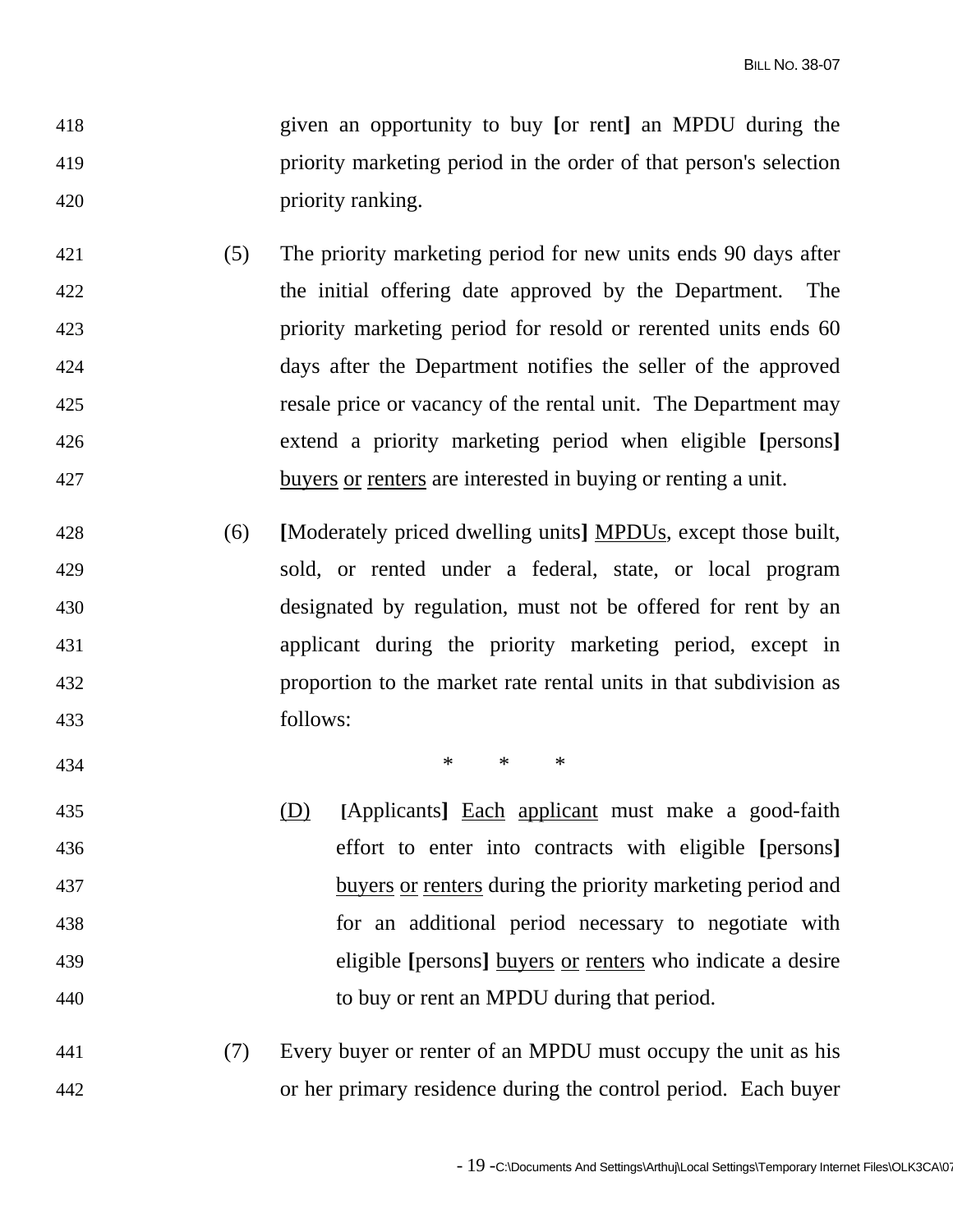| 443 |      | and renter must certify before taking occupancy that he or she        |
|-----|------|-----------------------------------------------------------------------|
| 444 |      | will occupy the unit as his or her primary residence during the       |
| 445 |      | control period. The Director may require an owner who does            |
| 446 |      | not occupy the unit as his or her primary residence to offer the      |
| 447 |      | unit for resale to an eligible [person] buyer under [the resale       |
| 448 |      | provisions of Section 25A-9] Section 25A-10.                          |
| 449 |      | $\ast$<br>$\ast$<br>$\ast$                                            |
| 450 | (10) | [An] During the priority marketing period, an applicant must          |
| 451 |      | not sell [or lease] any unit without first obtaining a certificate of |
| 452 |      | eligibility from the buyer [or lessee]. A copy of each certificate    |
| 453 |      | must be furnished to the Department and maintained on file by         |
| 454 |      | the Department. The Director may waive this requirement in an         |
| 455 |      | age-restricted development for good cause. Before the sale by         |
| 456 |      | an applicant or by the Commission or a designated housing             |
| 457 |      | agency or nonprofit corporation to any buyer of any MPDU              |
| 458 |      | who does not possess a certificate of eligibility, the applicant,     |
| 459 |      | the Commission, or the agency or corporation must ask the             |
| 460 |      | Department whether the certificates on file show that the             |
| 461 |      | proposed buyer had previously bought another MPDU. A                  |
| 462 |      | person who previously bought and owned an MPDU must not               |
| 463 |      | buy a second MPDU unless no first-time buyer is qualified to          |
| 464 |      | buy that unit. The Director may waive this restriction for good       |
| 465 |      | cause.                                                                |
| 466 | (11) | If an MPDU owner dies, at least one heir, legatee, or other           |

467 person taking title by will or by operation of law must occupy 468 the MPDU during the control period under this Section, or the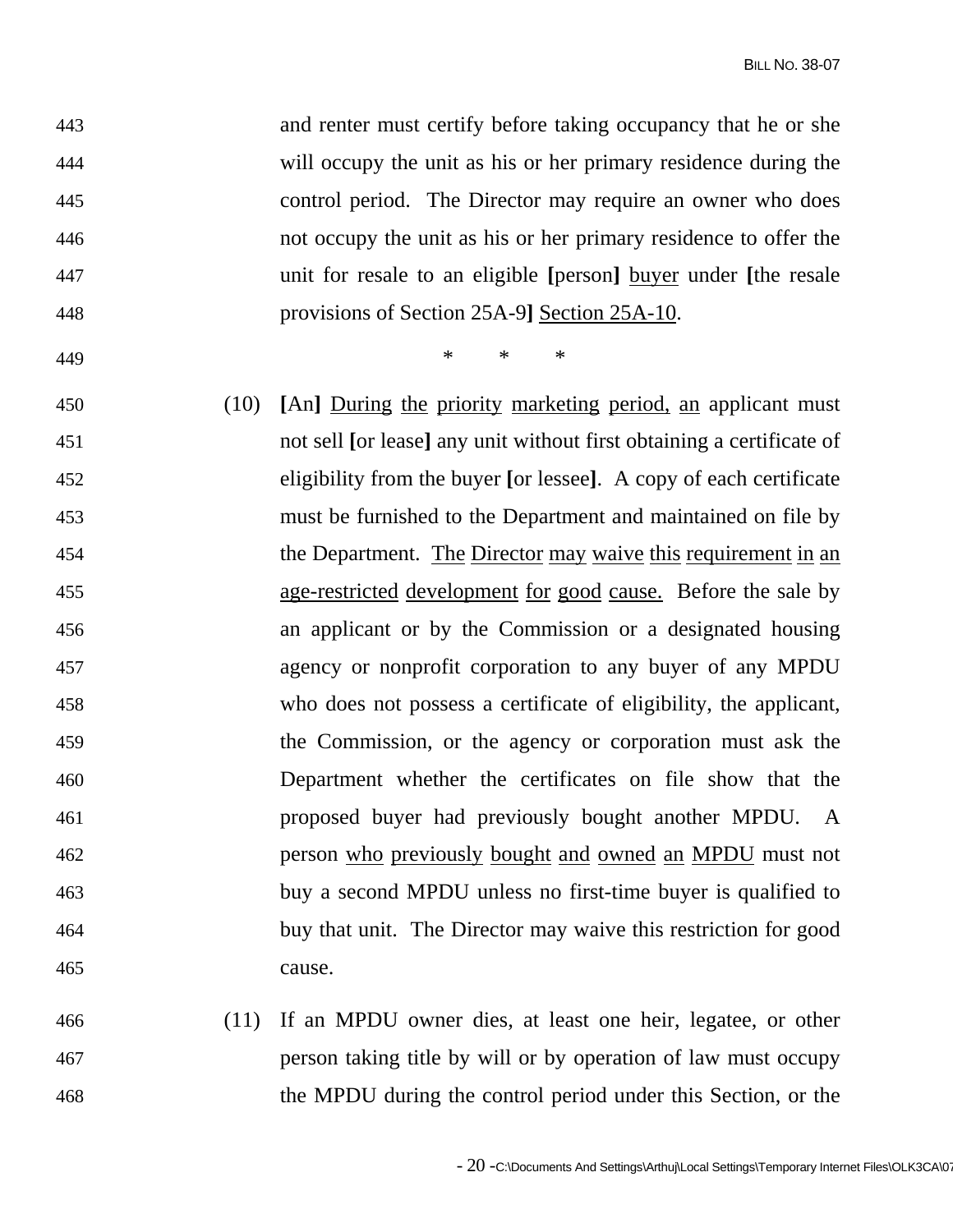- 469 owner of record must sell the MPDU as provided in Section 470 25A-9. After the control period expires, the owner of record 471 must comply with Section 25A-9(c).
- 472 (b) *Sale or rental to government agencies or nonprofit corporations.*
- 473 (1) In view of the critical, long-term public need for housing for 474 **[**families**]** households of low and moderate income, the 475 Department, the Commission, or any other housing 476 development agency or nonprofit corporation designated by the 477 County Executive, may buy or lease, for its own programs or 478 programs administered by it, up to 40 percent of all MPDUs 479 which are not sold or rented under any other federal, state, or 480 local program. The Department or Commission may buy or 481 lease up to 33 percent of the MPDUs not sold or rented under 482 any other federal, state, or local program. Any other designated 483 agency or corporation may buy or lease:
- 484 (A) any MPDU in the first 33 percent that HOC has not 485 bought or leased, and
- 486 (B) the remainder of the 40 percent.
- 487 This option may be assigned to persons of low or moderate 488 income who are eligible for assistance under any federal, state, 489 or local program identified in regulations **[**adopted by the 490 Executive**]**. The Executive must, by regulation, adopt standards 491 and priorities for designating nonprofit corporations under this 492 subsection. These standards must require the corporation to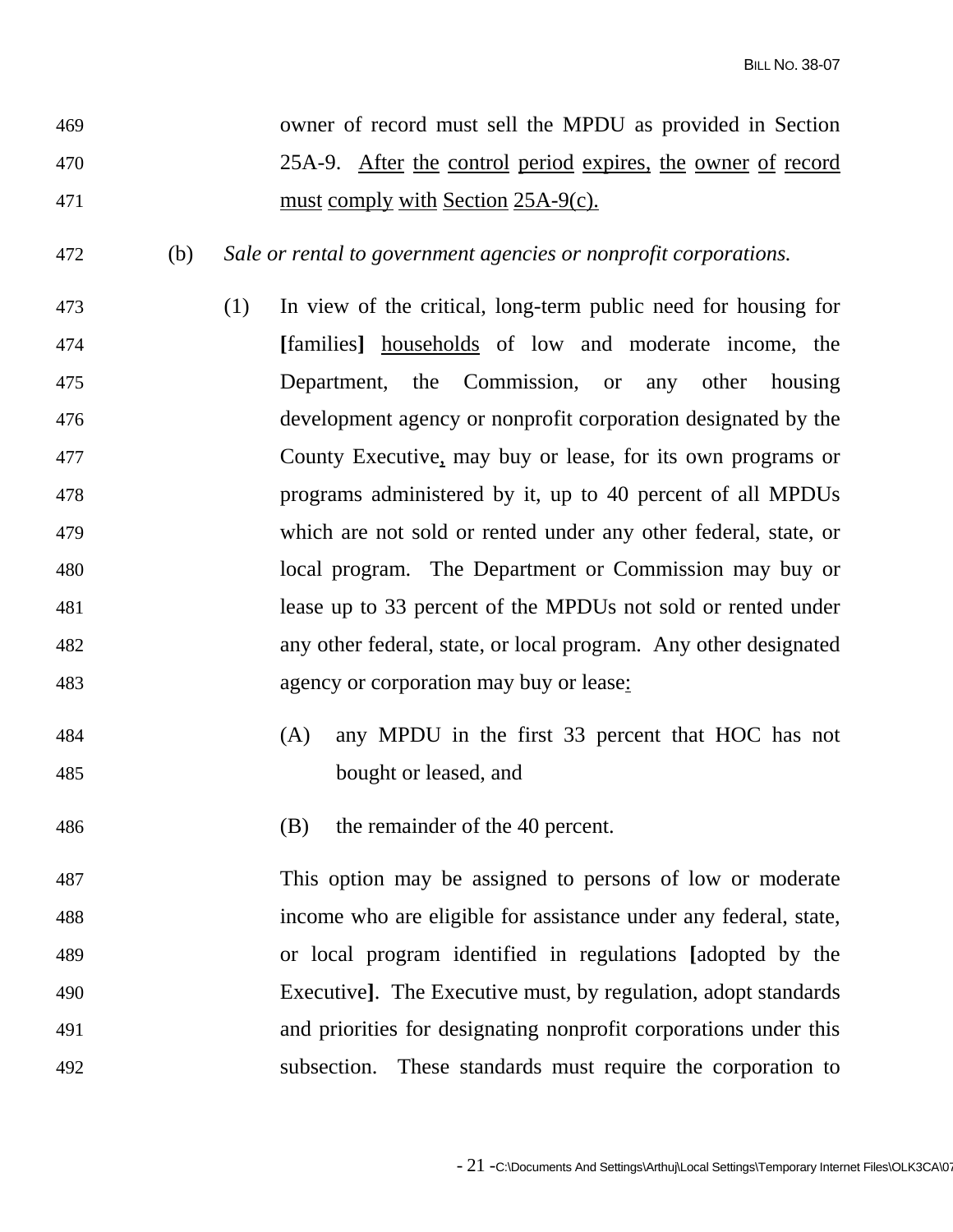- 493 demonstrate its ability to operate and maintain MPDUs 494 satisfactorily on a long-term basis.
- 495 (2) The Department must notify the Commission or other 496 designated agency or corporation promptly after receiving 497 notice from the applicant under subsection (a) of the availability 498 of MPDUs. If the Department, the Commission, or any other 499 designated agency or corporation exercises its option, it must 500 submit to the applicant, within 21 calendar days after the 501 Department notifies the Commission under this subsection 502 **[**(b)**]**, a notice of intent to exercise its option for specific 503 MPDUs covered by this option. Any MPDUs not bought or 504 leased under this subsection must be sold or rented only to 505 eligible **[**persons**]** buyers or renters **[**under subsection (b)**]** 506 during the priority marketing period for eligible **[**persons**]** 507 buyers or renters to buy or lease.
- 

 $508$  \* \* \* \*

## 509 **25A-9. Control of rents and resale prices; foreclosures.**

- 510 (a) *Resale price and terms.* Except for foreclosure proceedings, any 511 MPDU constructed or offered for sale or rent under this Chapter must 512 not be resold or refinanced during the control period for a price 513 greater than the original **[**selling**]** purchase price plus:
- 514 (1) A percentage of the unit's original **[**selling**]** purchase price equal 515 to the increase in the cost of living since the unit was first sold, 516 as determined by the Consumer Price Index;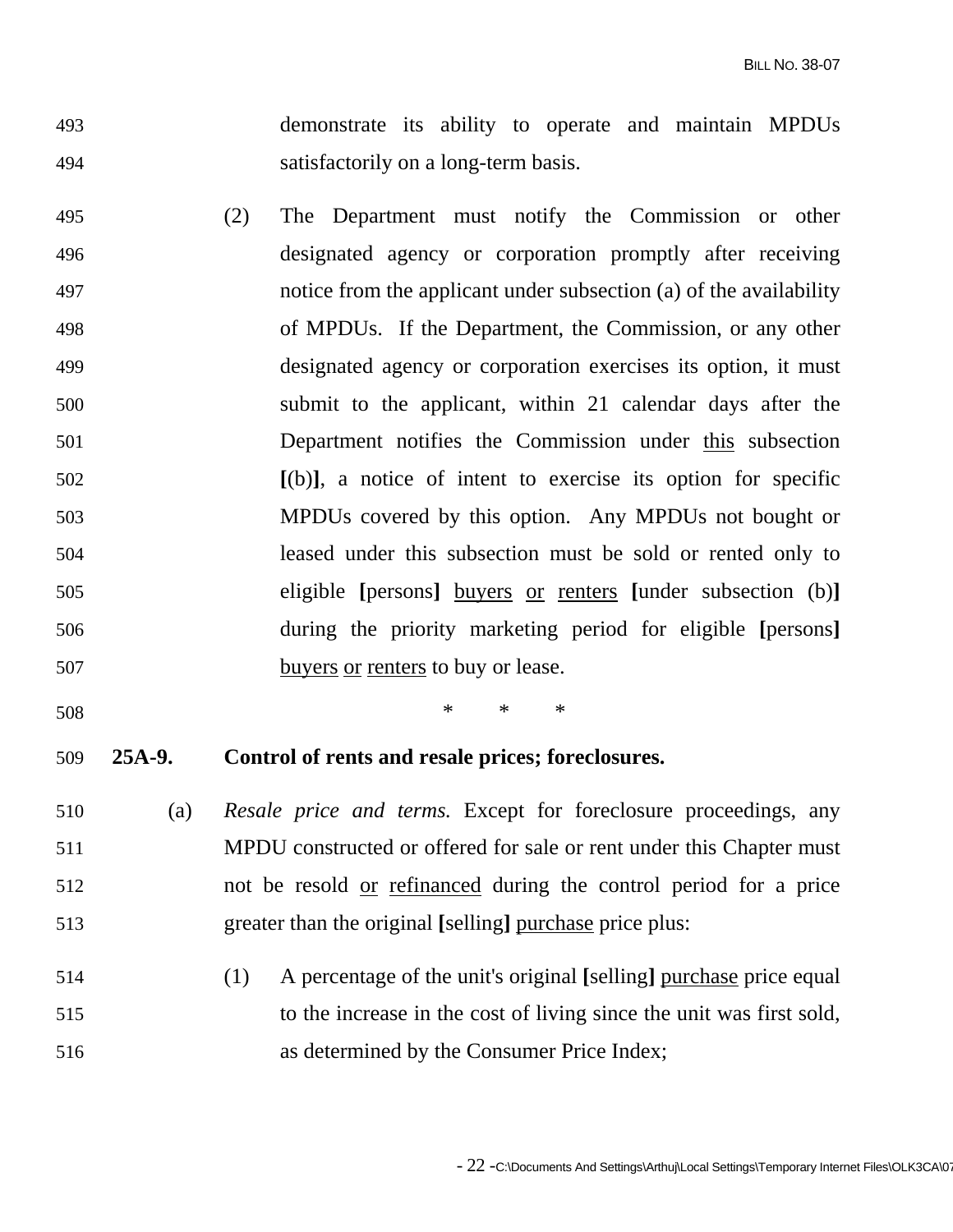- 517 (2) The **[**fair market value**]** documented cost of improvements 518 made to the unit between the date of original **[**sale**]** purchase 519 and the date of resale;
- 520 (3) An allowance for closing costs which were not paid by the 521 initial seller, but which will be paid by the initial buyer for the 522 benefit of the later buyer; and
- 523 (4) A reasonable sales commission if **[**the unit is not sold during the 524 priority marketing period to an eligible person from the 525 Department's eligibility list**]** a third-party licensed real estate 526 agent is used.
- 527 The resale price of an MPDU may be reduced if the physical 528 condition of the unit reflects abnormal wear and tear because of 529 neglect, abuse, or insufficient maintenance. Any personal property 530 transferred in connection with the resale of an MPDU must be sold at 531 its fair market value. In calculating the allowable resale price of an 532 MPDU which was originally offered for rent, the Department must 533 **[**estimate the price for which the unit would have been sold if the unit 534 had been offered for sale when it was first rented**]** calculate the current 535 affordable sales price as defined under Section 25A-7(a).
- 536 (b) *Resale requirements during the control period.*
- 537 (1) Any MPDU offered for resale during the control period must 538 first be offered exclusively for up to 60 days to the Department 539 and the Commission, in that order. The Department or the 540 Commission may buy a unit when funds are available. The 541 Department may buy a unit when the Director finds that the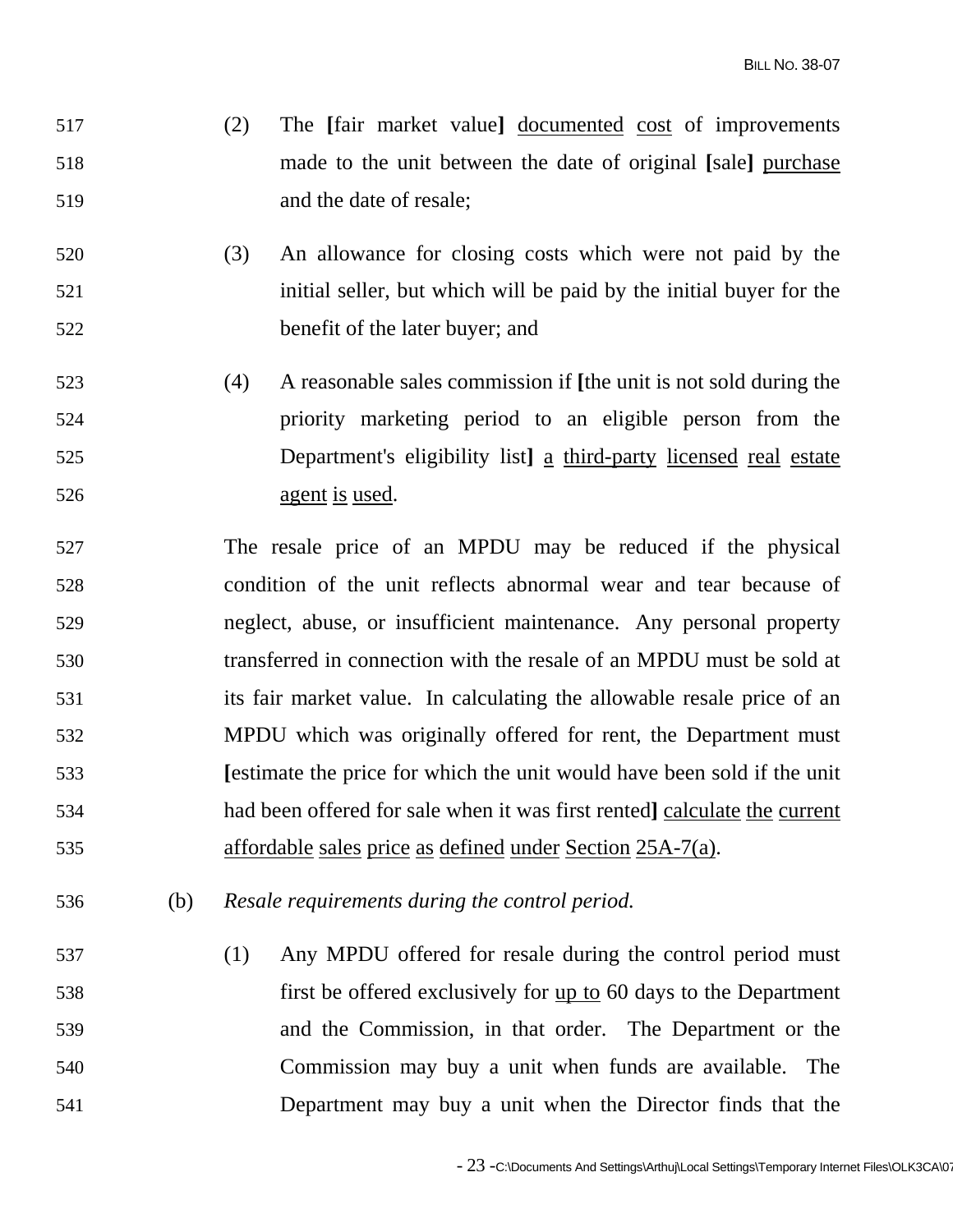| 542 |     | Department's or a designated agency or corporation's buying      |
|-----|-----|------------------------------------------------------------------|
| 543 |     | and reselling the unit will increase opportunities for eligible  |
| 544 |     | [persons] buyers to buy the unit. If the Department or the       |
| 545 |     | Commission does not buy the unit, the Department must [notify]   |
| 546 |     | eligible persons of the availability of a resale MPDU] post a    |
| 547 |     | notice for eligible buyers of the availability of a resale MPDU. |
| 548 |     | The unit may be sold through either of the following methods:    |
| 549 |     | The Department may by [lottery] random selection<br>(A)          |
| 550 |     | drawing establish a priority order under which eligible          |
| 551 |     | [persons] buyers who express interest in buying the unit         |
| 552 |     | may buy it at the approved resale price.                         |
| 553 |     | The Department may notify the MPDU owner that the<br>(B)         |
| 554 |     | owner may sell the unit directly to any eligible [person]        |
| 555 |     | buyer under the resale provisions of this Chapter.               |
| 556 | (2) | A resale MPDU may be offered for sale to the general public      |
| 557 |     | only after:                                                      |
| 558 |     | $\ast$<br>$\ast$<br>$\ast$                                       |
| 559 |     | (B)<br>all eligible [persons] buyers who express an interest in  |
| 560 |     | buying it have been given an opportunity to do so.               |
| 561 | (3) | The Executive by regulation may adopt requirements for           |
| 562 |     | reselling MPDUs. The regulations may require a seller to         |
| 563 |     | submit to the Department for approval:                           |
| 564 |     | $\ast$<br>$\ast$<br>$\ast$                                       |
| 565 |     | a signed copy of the settlement sheet; [and]<br>(B)              |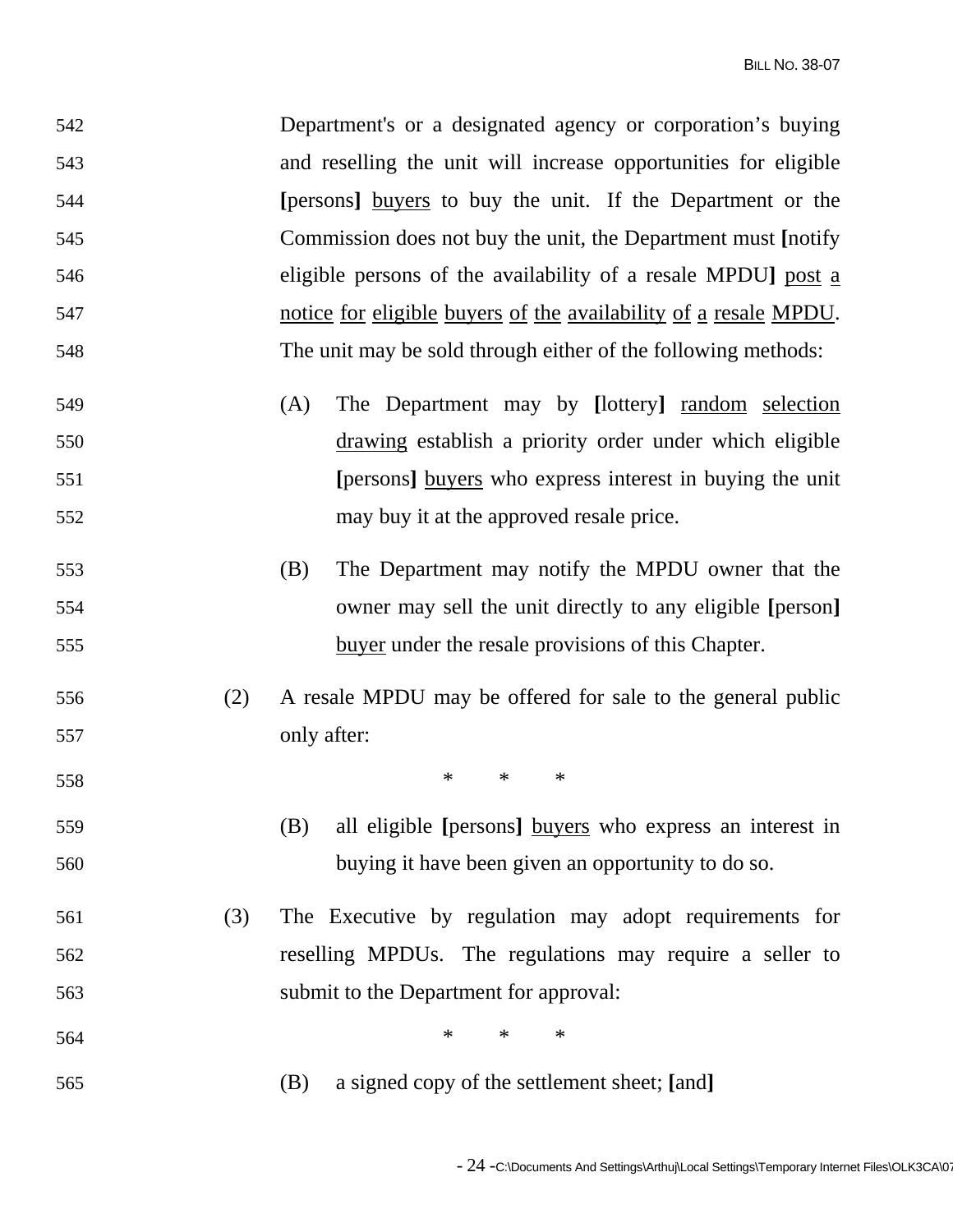| 566 |     |     | (C) | an affidavit signed by the seller and buyer attesting to the         |
|-----|-----|-----|-----|----------------------------------------------------------------------|
| 567 |     |     |     | accuracy of all documents and conditions of the sale[.];             |
| 568 |     |     |     | <u>and</u>                                                           |
| 569 |     |     | (D) | an affidavit signed by the buyer agreeing to comply with             |
| 570 |     |     |     | all requirements of this Chapter.                                    |
| 571 |     |     |     | $\ast$<br>$\ast$<br>∗                                                |
| 572 | (c) |     |     | First sale after control period ends.                                |
| 573 |     | (1) |     | If an MPDU originally offered for sale or rent after March 21,       |
| 574 |     |     |     | 1989, is sold or resold after its control period ends, upon the      |
| 575 |     |     |     | first sale of the unit the seller must pay to the Housing Initiative |
| 576 |     |     |     | Fund one-half of the excess of the total [resale] <u>fair market</u> |
| 577 |     |     |     | sales price over the sum of the following:                           |
| 578 |     |     | (A) | The original [selling] purchase price;                               |
| 579 |     |     | (B) | A percentage of the unit's original [selling] purchase               |
| 580 |     |     |     | price equal to the increase in the cost of living since the          |
| 581 |     |     |     | unit was first sold, as determined by the Consumer Price             |
| 582 |     |     |     | Index; <u>and</u>                                                    |
| 583 |     |     | (C) | The [fair market value] documented cost of capital                   |
| 584 |     |     |     | improvements made to the unit between the date of                    |
| 585 |     |     |     | original [sale] purchase and the date of resale; and                 |
| 586 |     |     | (D) | A reasonable sales commission if a third-party licensed              |
| 587 |     |     |     | <u>real estate agent was used.</u>                                   |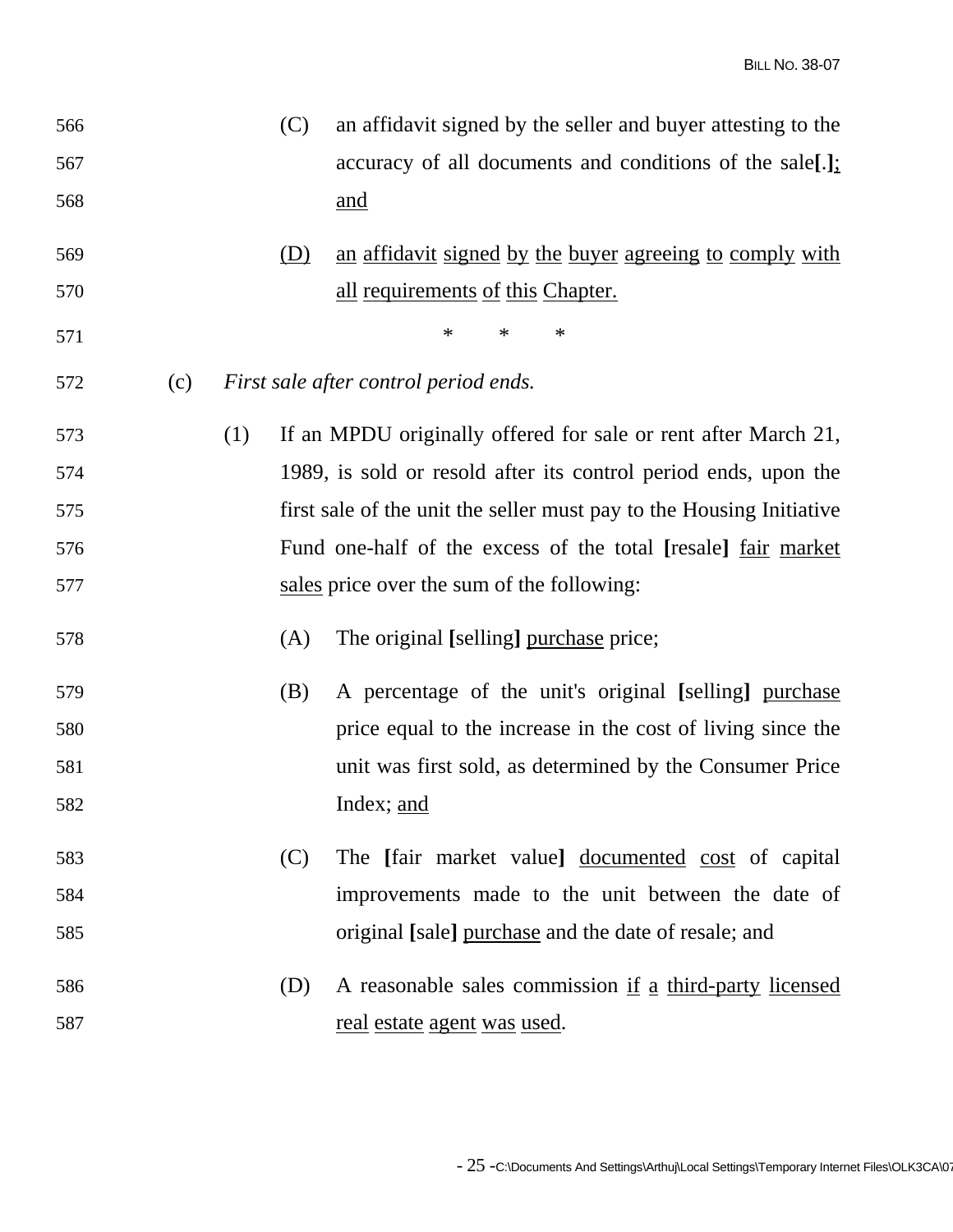- 588 (2) The Director must adjust the amount paid into the fund in each 589 case so that the seller retains at least \$10,000 of the excess of 590 the resale price over the sum of the items in subsection 591 (c)(1)(A)-(D).
- 592 **[**(2)**]** (3) The Director must find that the price and terms of a sale 593 covered by subsection (c)(1) are bona fide and accurately 594 reflect the entire transaction between the parties so that the full 595 amount required under subsection (c)(1) is paid to the fund. 596 When the Director finds that the amount due the fund is 597 accurate and the Department of Finance receives the amount 598 due, the Department must terminate the MPDU controls and 599 execute a release of the restrictive covenants.
- 600 **[**(3)**]** (4) The Department and the Commission, in that order, may buy 601 an MPDU at any time during the control period, and may resell 602 the unit to an eligible **[**person**]** buyer. A resale by the 603 Department or Commission starts a new control period.
- 604 **[**(4)**]** (5) The Commission and any partnership in which the 605 Commission is a general partner need not pay into the Housing 606 Initiative Fund any portion of the resale price of any MPDU 607 that it sells.
- 608 (d) *Initial and later rent controls*. Unless previously sold under 609 subsection (c)(1), **[**MPDUs**]** any MPDU built or offered for rent under 610 this Chapter must not be rented for 99 years after the original rental at 611 a rent greater than that established by **[**Executive regulations**]** 612 regulation. Any MPDU (other than those built, sold, or rented under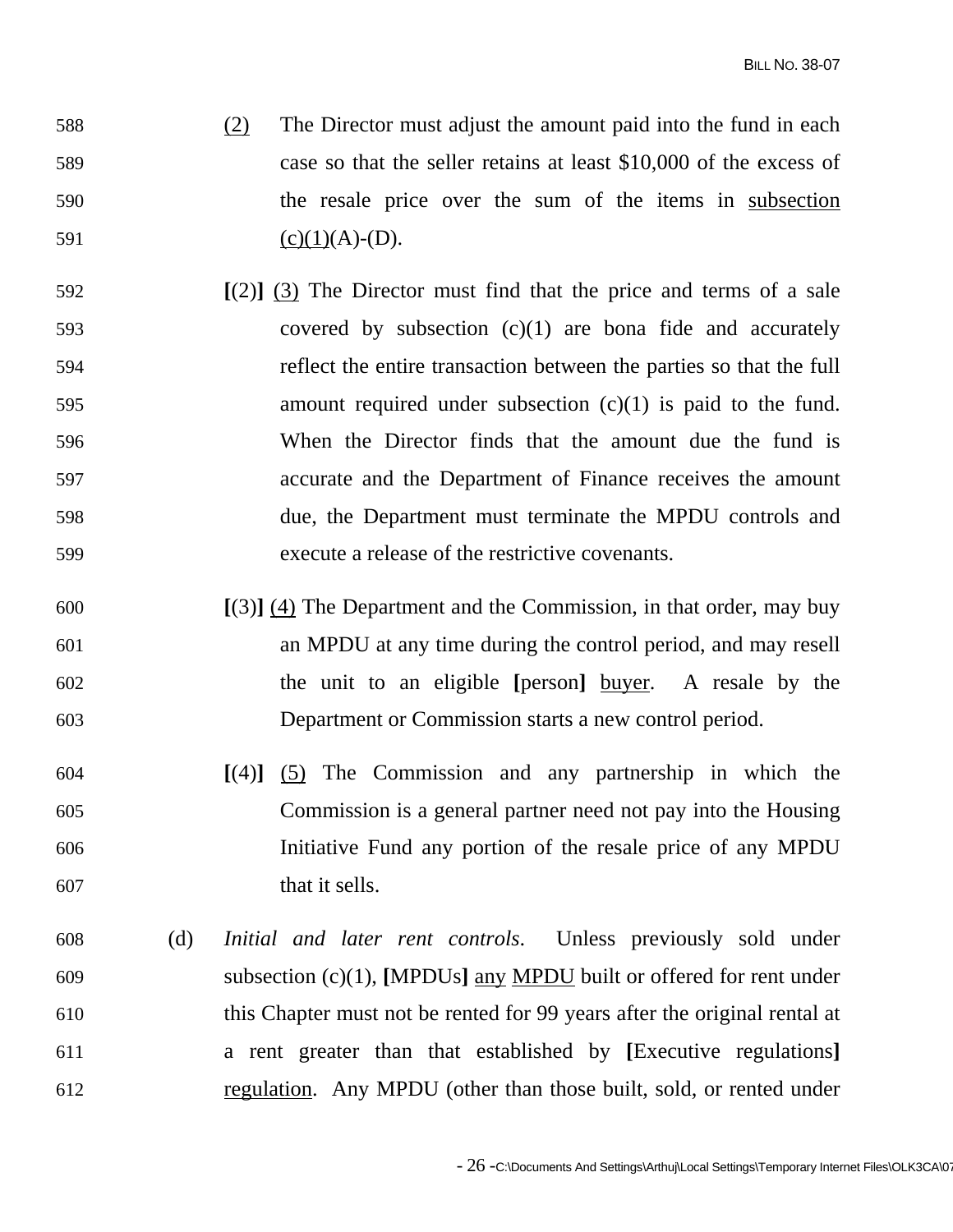613 any federal, state, or local program offered by the Commission) 614 offered for rent during the control period must be offered exclusively 615 for 60 days to one or more eligible **[**persons**]** renters, as determined by 616 the Department, for use as that person's residence, and to the 617 Commission. The Commission may assign its right to rent such units 618 to persons of low or moderate income who are eligible for assistance 619 under any federal, state, or local program identified **[**in Executive 620 regulations**]** by regulation.

- 621 (e) *Foreclosure or other court-ordered sales*. If an MPDU is sold 622 through a foreclosure or other court-ordered sale, a payment must be 623 made to the Housing Initiative Fund as follows:
- 624 (1) If the sale occurs during the control period, any amount of the 625 foreclosure sale price which exceeds the total of the approved 626 resale price under subsection (a), reasonable foreclosure costs, 627 and **[**liens filed under the Maryland Contract Lien Act**]** tax liens 628 or other liens superior to the foreclosed lien, must be paid to the 629 Housing Initiative Fund. **[**If the remaining balance under the 630 original first deed of trust or mortgage exceeds the resale price 631 under subsection (a), then the difference between the 632 foreclosure sales price and the balance of the original first deed 633 of trust (plus reasonable foreclosure costs) must be paid to the 634 Fund.**]**

635  $*$  \* \* \*

636 (3) If the MPDU is a rental unit, the resale price under subsections 637 (a) and (c) must be calculated using the **[**maximum sales price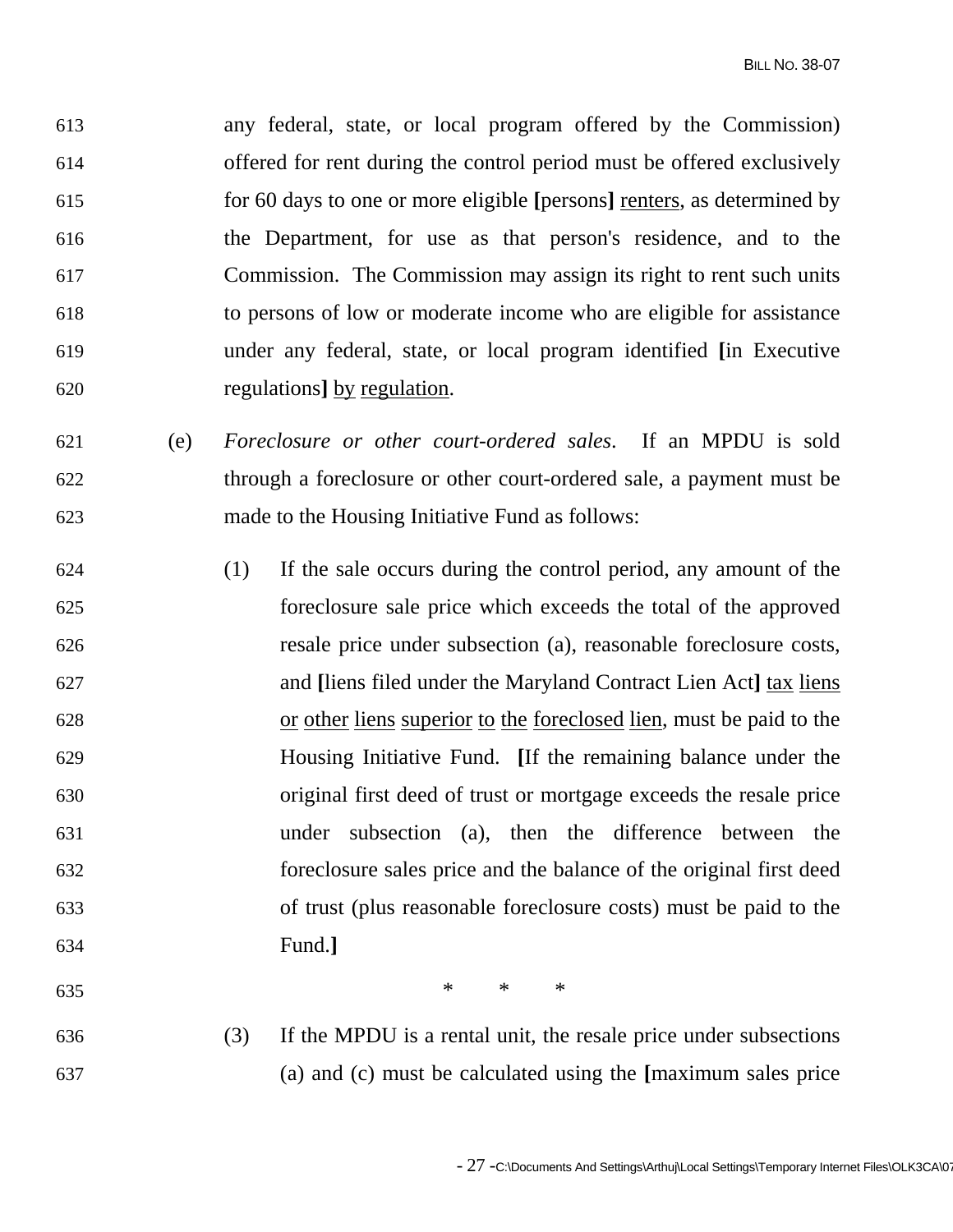| 638 |         | in effect when the unit was originally offered for rent] current                |
|-----|---------|---------------------------------------------------------------------------------|
| 639 |         | affordable sales price as defined under Section 25A-7(a).                       |
| 640 |         | $\ast$<br>$\ast$<br>$\ast$                                                      |
| 641 | (f)     | Waivers. The Director may waive the restrictions on the resale and re-          |
| 642 |         | rental prices for MPDUs if the Director finds that the restrictions             |
| 643 |         | conflict with regulations of federal or state housing programs and thus         |
| 644 |         | prevent eligible [persons] buyers or renters from buying or renting             |
| 645 |         | units under the MPDU program.                                                   |
| 646 | (g)     | <i>Bulk transfers.</i> This section does not prohibit the bulk transfer or sale |
| 647 |         | of all or some of the sale or rental MPDUs in a subdivision within 30           |
| 648 |         | years after the original rental or offering for sale if the buyer is bound      |
| 649 |         | by all covenants and controls on the MPDUs.                                     |
|     |         |                                                                                 |
| 650 |         | $\ast$<br>$\ast$<br>$\ast$                                                      |
| 651 | 25A-10. | [Executive regulations] Regulations; enforcement.                               |
| 652 | (a)     | The Department must maintain a list of all moderately priced dwelling           |
| 653 |         | units constructed, sold or rented under this Chapter. [; and the] The           |
| 654 |         | County Executive may, from time to time, adopt regulations under                |
| 655 |         | method $[(1)$ necessary] $(2)$ to administer this Chapter.                      |
| 656 |         | $\ast$<br>$\ast$<br>$\ast$                                                      |
| 657 | (e)     | In addition to or instead of any other available remedy, the Director           |
| 658 |         | may take legal action to:                                                       |